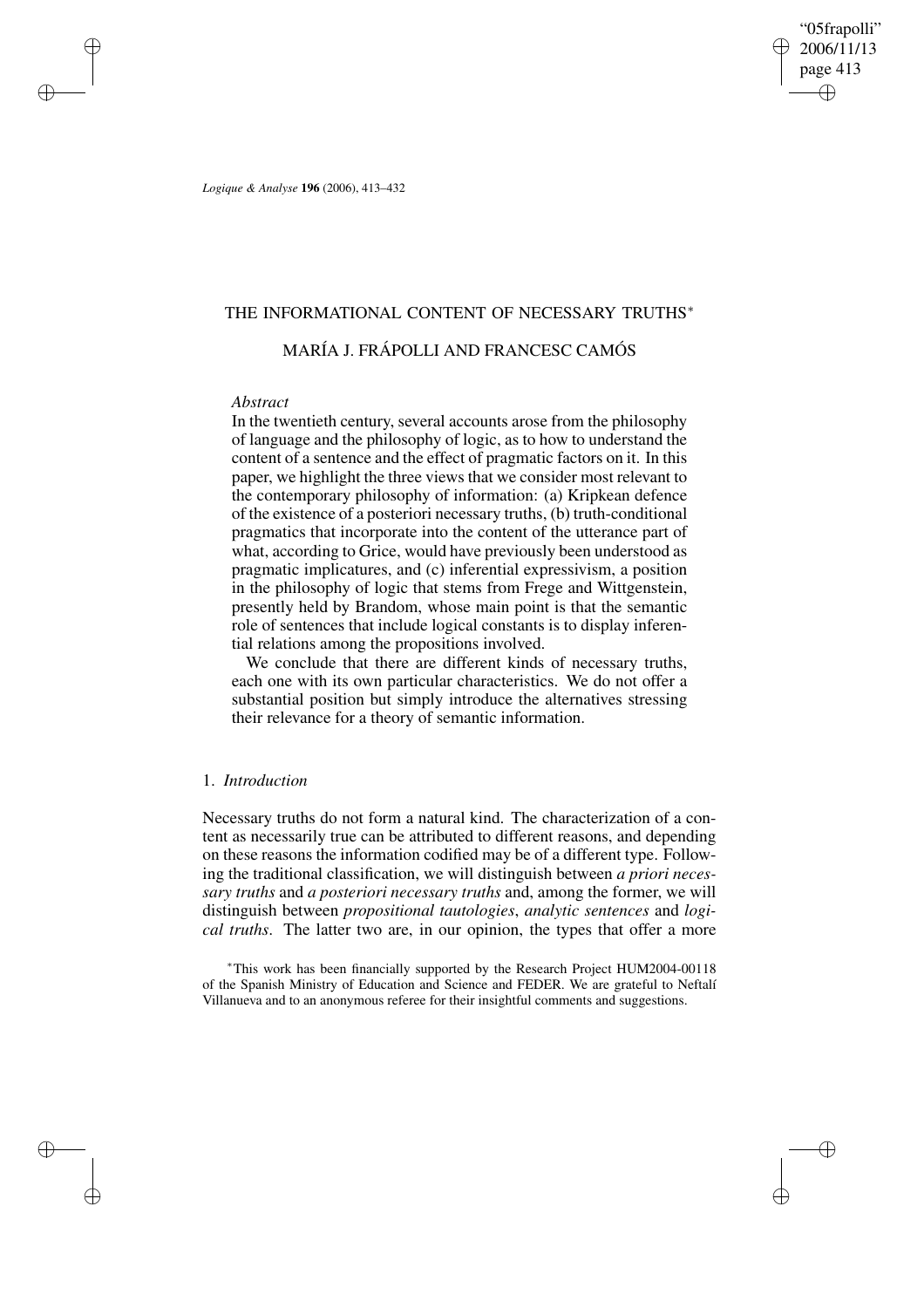"05frapolli" 2006/11/13 page 414

✐

✐

✐

✐

appealing contribution to the general theory of information. "Informational content", in turn, is not an univocal expression either. The informativeness of an utterance, its status of *being informative*, can be considered from an objective point of view, i.e. the third-person perspective, and from a subjective point of view, i.e. the first-person perspective. The former is referred to by expressions such as "semantic information", "content", "proposition", or "intension"<sup>1</sup>, whereas the latter is usually associated with expressions such as "psychological information", "dynamic information" or "epistemic information"<sup>2</sup> . Broadly speaking, the semantic information of a sentence or an utterance is the proposition expressed by it, and the epistemic information of a sentence or utterance is defined as the difference between the content of a subject's state of belief before and after becoming acquainted with the semantic content of the sentence in question. In our understanding, semantic information does not need to be true.

Since our aim is to examine the informative contribution of necessary truths, the standpoint taken in this paper will be objective, i.e. we will analyse the content of this kind of truths from a third person perspective and will disregard subjective or epistemic considerations. This does not suggest any criticism of a treatment of the topic from the agent's perspective. On the contrary, we hold that a complete theory of information must consider both perspectives. Moreover, the semantic-pragmatic account of content here discussed integrates aspects that are purely semantic, as those derived from the meaning of the sentence, with aspects that have to do with the speaker's intentions in a particular communicative exchange. The sense of "information" that is excluded from our treatment is the epistemic sense, the sense that depends on the information an agent has before becoming acquainted with the particular piece of discourse whose content is under consideration. The epistemic sense of "information" is related to a speaker's state of belief, whereas we want our discussion to be mainly related to the content of a speech act without a special reference to what the speaker knows or ignores.

We contend that, even within the realm of semantic content, several kinds of information should still be distinguished. We have isolated three: *factual*, *linguistic* and *purely inferential*, but some others may be identified.

 $<sup>1</sup>$  In his paper in this volume, Floridi considers the semantic sense the most important one</sup> and defines it as propositional knowledge about the state of a system. We will relate semantic content with individual sentences in particular speech acts. It is easy to see the connections between our sense and Floridi's. Jago, in his paper, calls semantic content "declarative information".

 $2$  Jago's paper, in this volume, deals with an epistemic, dynamic, notion of information that he defines through the relation of being updated that can hold between an agent's state of knowledge and the declarative content of a sentence.

✐

✐

✐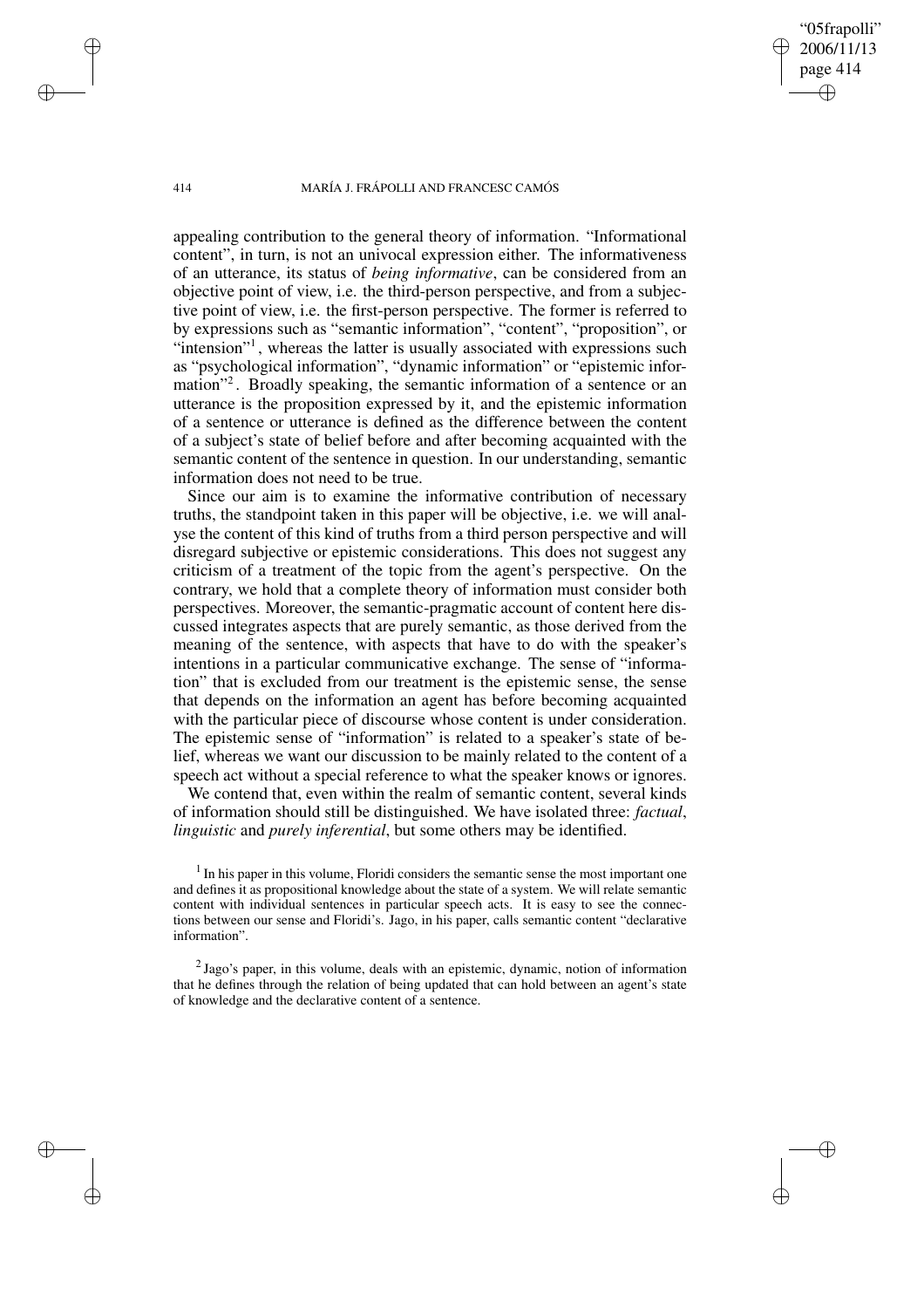✐

✐

✐

By "the factual content of a sentence S in a context C" we understand the state of affairs depicted by S in C. The factual content of a sentence is its truth conditions or, alternatively, its truth-maker. We consider these three characterizations as synonymous.

Some sentences give information about the meaning and use of terms and expressions in a language, or about similarities and differences between the meaning and use of terms and expressions in different languages. Analytic sentences and definitions are of this type and we say that they convey "linguistic information". Strictly speaking, linguistic information is not a new kind of information but only the factual information that has to do with a particular aspect of reality, to wit, language<sup>3</sup>. Nevertheless, distinguishing between linguistic and factual information is useful for our discussion here. Firstly, there is a historical reason; analytic truths are a kind of necessary truth distinguished by their own specificities, which have warranted a separated treatment in the specialized literature. Secondly, from an epistemological point of view, necessary truths of the linguistic kind have been systematically qualified as "a priori". The externalist claim that there are a posteriori necessary truths does not apply to sentences that convey linguistic information.

Additionally, some complex sentences that include logical constants may offer information about the inferential connections between the propositional contents represented by their atomic parts. We call this type of information "purely inferential information". It is *purely* inferential since, in a wide sense, all propositional contents offer some kind of inferential information. By grasping the content of a sentence, an agent may recognize what follows and what is excluded by the sentence's truth. We will conclude that different types of necessary truths may convey different types of information, and that it is very unlikely that any sentence actually used in a successful speech act can be informatively empty.

Since our point of view is non-epistemic, we join the broad semantic line initiated by Bar-Hillel and Carnap (1952) but not its details. An updated semantic view has to take into account the semantic-pragmatic notion of "what is said" as it is used by authors like Bach (1979, 1987), Recanati (2001, 2004), and Carston (1988, 2004).

Bar-Hillel and Carnap (1973: 231) offered a definition of the semantic content of a sentence in terms of the state-descriptions ruled out by the sentence, a definition that is easily re-worded in the terminology of possible world semantics. The flaws of this definition are well known. The two that

"05frapolli" 2006/11/13 page 415

✐

✐

✐

<sup>&</sup>lt;sup>3</sup> We are grateful to a referee for having pointed out this fact.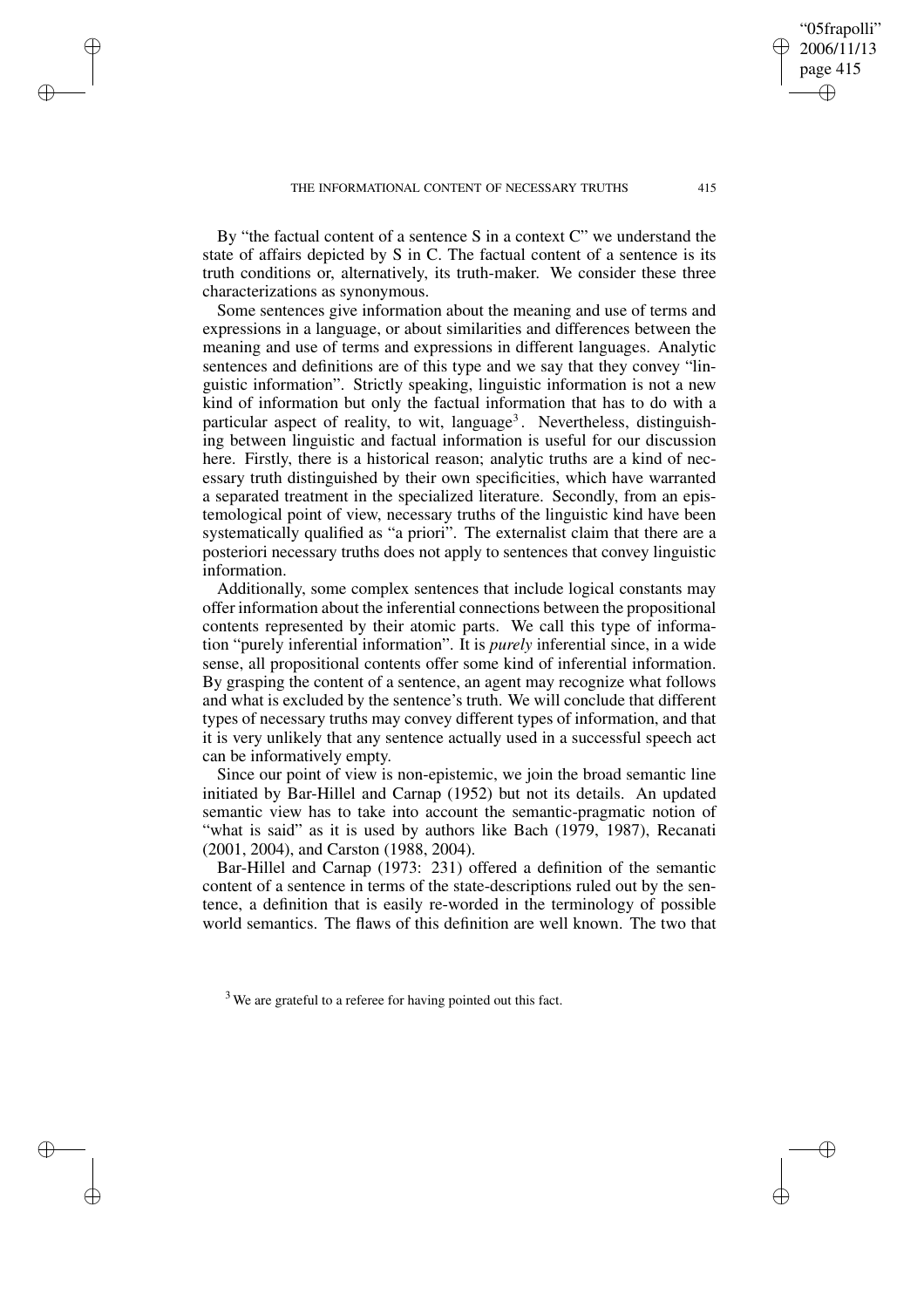"05frapolli" 2006/11/13 page 416

✐

✐

✐

✐

are most relevant for our purposes are the following: (a) that logically equivalent sentences have identical content and (b) that necessary truths are contentless (their amount of information is zero). Both, (a) and (b), are counterintuitive theses and do not follow from the pragmatist perspective presented here and supported by the contemporary developments in the philosophy of language. (a) and (b) depend on a particular way of understanding semantic content, i.e. as state descriptions or as sets of possible worlds, that has now been surpassed by a more fine-grained apparatus that allows more subtle distinctions to be made. In relation to (a), two sentences can be logically equivalent in the sense that they are mutually deducible without having the same content. This is something that Carnap also assumed and he developed his notion of "intensional isomorphism" by way of explanation. Nowadays, the contextualist definition of proposition takes into account not only truth conditions but also the information that depends on the very wording of the sentence concerned<sup>4</sup>. In relation to (b), the externalist acknowledgement of the existence of a posteriori necessary truths, on the one hand, and the contextualist thesis of the pragmatic enrichment of semantic content, on the other, no longer justify the identification of the feature of necessity with that of informational emptiness<sup>5</sup>.

In the contemporary debate about what is said by an utterance, that is to say, in the debate about the limits between semantics and pragmatics, there are subtle distinctions that do not need to be taken into account here. It suffices to recall Recanati's definition: "What is said in the maximalist sense corresponds to the intuitive truth-conditions of the utterance, that is, to the content of the statement as the participants in the conversation themselves would gloss it" (2001:80). Some relevant features of the notion of content as what is said is that it is context-sensitive, it respects the speaker's intentions and is atomistic, so to speak. This last feature means that, by an utterance, a speaker says something that has definite limits, and that does not include everything that follows from it. A further aspect of the notion of informative content in our sense is that, as it is what a speaker means by a particular speech act, it does not need to be true. One might take pragmatic considerations to be irrelevant to the theory of semantic information, but this does not need to be so. Grice relegates the effect of the context to the realm of what

<sup>4</sup> See, for instance, Recanati's definition of proposition, in (Recanati 1993: 27): "The meaning of the utterance provides a 'route' to the truth-condition. In order to understand the utterance, what the hearer must grasp is not its truth-condition *simpliciter*, but the truthcondition as *it is presented by the utterance itself*. This — the truth-condition as it is presented by the utterance itself — is what I call the proposition expressed."

<sup>5</sup> Sequoiah-Grayson's paper in this volume offers the basis of a theory of psychological information capable to account for a view of content that rejects, as we do, thesis (a) and (b).

✐

✐

✐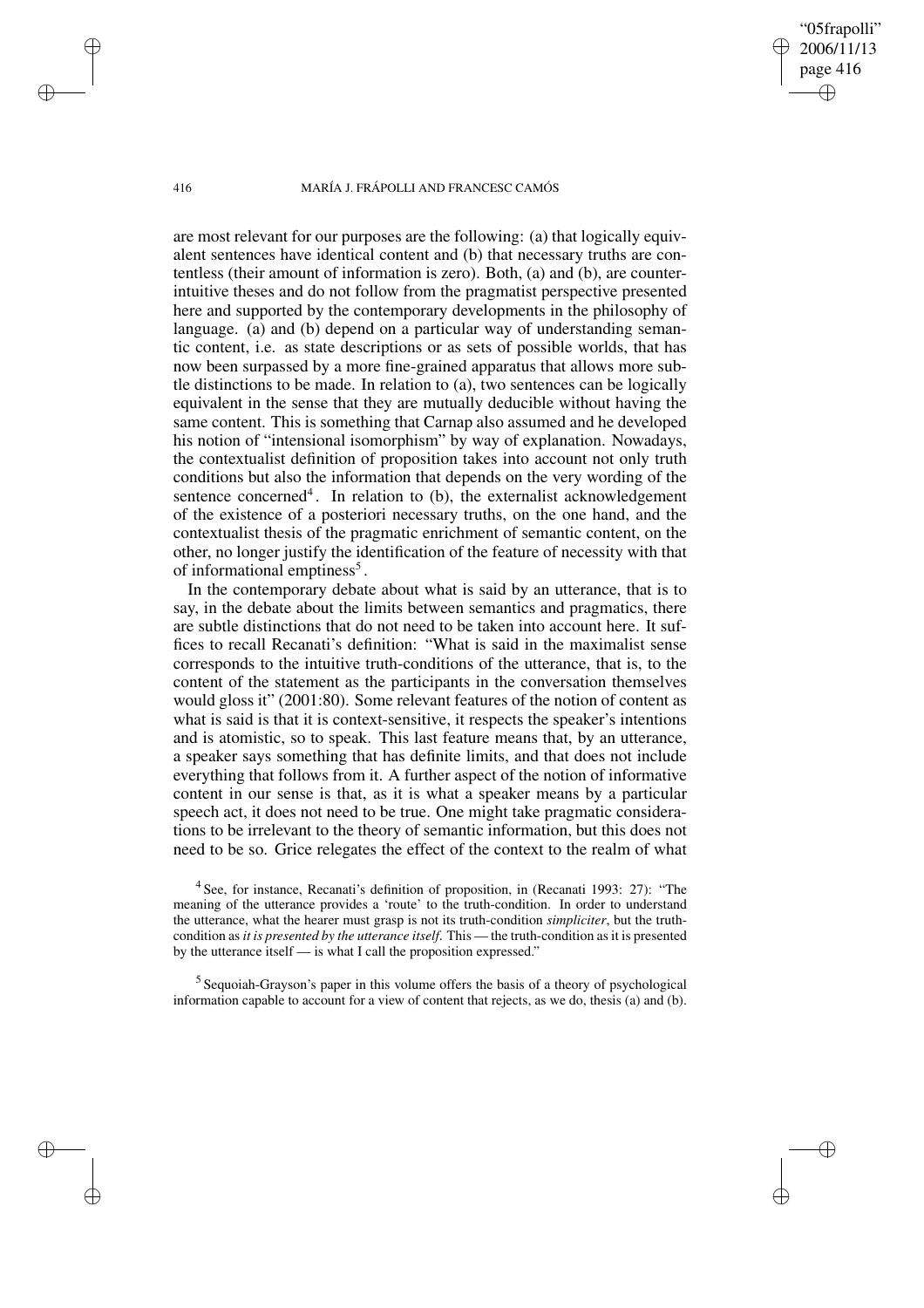✐

✐

✐

is implicatured by the utterer. If one rests within the Gricean picture, pragmatics can be argued to lie far from our present interests. Nevertheless, contemporary truth-conditional pragmatics defends the view that the semantic content of an utterance, i.e. its truth conditions, is obtained through primary pragmatic processes that are heavily context-dependent.

Let's consider briefly all these types of necessary truths, starting out with those less interesting for the topic of informational content.

A posteriori necessary truths are generally accepted since Kripke argued in their favour in his 1970 Princeton Lectures. Kripke qualified the content expressed by sentences such as "Water is  $H_2O$ " as a posteriori and necessary because he understood them as identity propositions between rigid designators. Natural kind terms rigidly refer, according to this picture, to some stuff on Earth. But, given that the source of their truth is neither meaning  $6$  nor logical relations, they convey the same kind of information as that transmitted by contingently true sentences. There is nothing special about them concerning their informational status. As a posteriori truths, they are discovered at some point, and thus they supply new information from an epistemological point of view.

A priori necessary truths of the analytic kind, such as "triangles have three sides", do not in principle expand the knowledge of a competent speaker. They seem to make semantic remarks whose content should be obvious to anyone proficient in the language used to formulate them. Nevertheless, taking a broader perspective that encompasses a complete speech act, analytic truths may convey information pragmatically, *via* implicatures or enrichment. If the information comes *via* implicatures, the thesis that analytic truths are contentless does not need to be modified, but if the favoured picture is that context actually enriches the semantic content of an utterance, then the traditional picture has to be re-assessed. Sentences such as "war is war" or "You are your father's son<sup>7</sup>", although empty from the point of view of what is literally and strictly said, may transmit an informative content, heavily context-dependent.

Tautologies and logical truths are of a different kind. According to the traditional viewpoint, they lack factual informational content in the sense that they cannot serve to discriminate between the actual world and other possible worlds. If the option one takes regarding logical truths is that they represent necessary aspects of every possible state of affairs, then the information they transmit would be extralinguistic although not empirical. From

 $6$  Kripke (1980: 118 ff.) warns one against the temptation of understanding this kind of scientific identities as analytic truths. Their truth, if it is the case that they are in fact true, depends on the world and not on our use of words.

 $<sup>7</sup>$  We owe this example to an anonymous referee.</sup>

"05frapolli" 2006/11/13 page 417

✐

✐

✐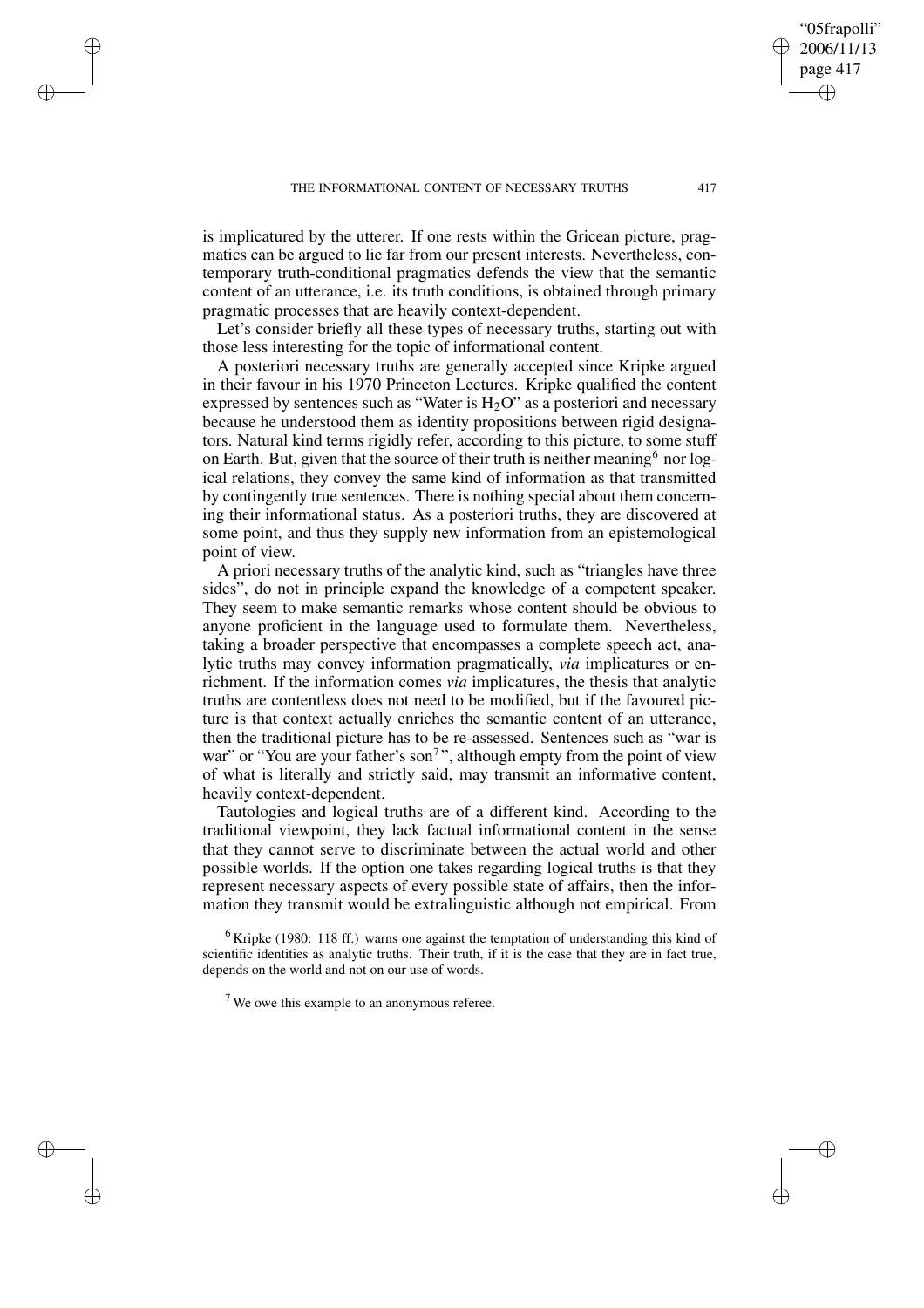"05frapolli" 2006/11/13 page 418

✐

✐

✐

✐

a different take on logical truths, a view that we call "expressivism", the content conveyed by logical truths is related to the conceptual links established within the belief system of the agent that uses them, and not to the structure and nature of the world. It is characteristic of tautologies and logical truths that they include the occurrence of logical constants. According to expressivism, logical constants encode operations between concepts and propositional contents. The sentences that include them disclose conceptual links between propositions. Such a view on logical constants is more naturally placed in an inferentialist framework about content such as the one defended by Brandom (Brandom 1994). Nevertheless, it is also compatible with a more traditional, truth-conditional, account of content. These three kinds of necessary truths — a posteriori necessary truths, analytic sentences and logical truths — will be analysed in some detail in what follows.

# 2. *A Posteriori Necessary Truths*

A posteriori necessary truths enter into the philosophical arena thanks to externalism, a proposal in the philosophy of language that takes meanings out of the heads of speakers and places them either in the natural world or in the speaker's social community. Kripke (Kripke 1971, 1980) and Putnam (Putnam 1970, 1973, 1975) put the stress on the relations between words and the natural stuff from which they originally acquired meaning through an act of initial baptism. The latter Wittgenstein (Wittgenstein 1956/2001) and, currently, Tyler Burge (Burge 1979, 1988, 1989), highlight the role played by the social community to which the speaker belongs.

Meaning externalism is ruled by the following principles:

[Ext. 1] Meanings are external to the individual (or at least meanings and concepts have aspects that are external to the individual);

[Ext. 2] Epistemology and metaphysics are independent approaches to contents;

[Ext. 3] Speakers must rely on experts to know the meaning of the terms they use. This is the Principle of Division of Linguistic Labour.

Externalism is now the main paradigm on meaning, so only a brief presentation will be given.

Our words mean what our linguistic community takes them to mean, and thus the content of our utterances is not necessarily patent to us. When we utter a sentence, the proposition we express through it depends on the contents that are socially attached to the words used. Both natural externalism and social externalism imply that the speaker is not necessarily aware of the content of his speech acts. Neither meanings nor contents are in the head,

✐

✐

✐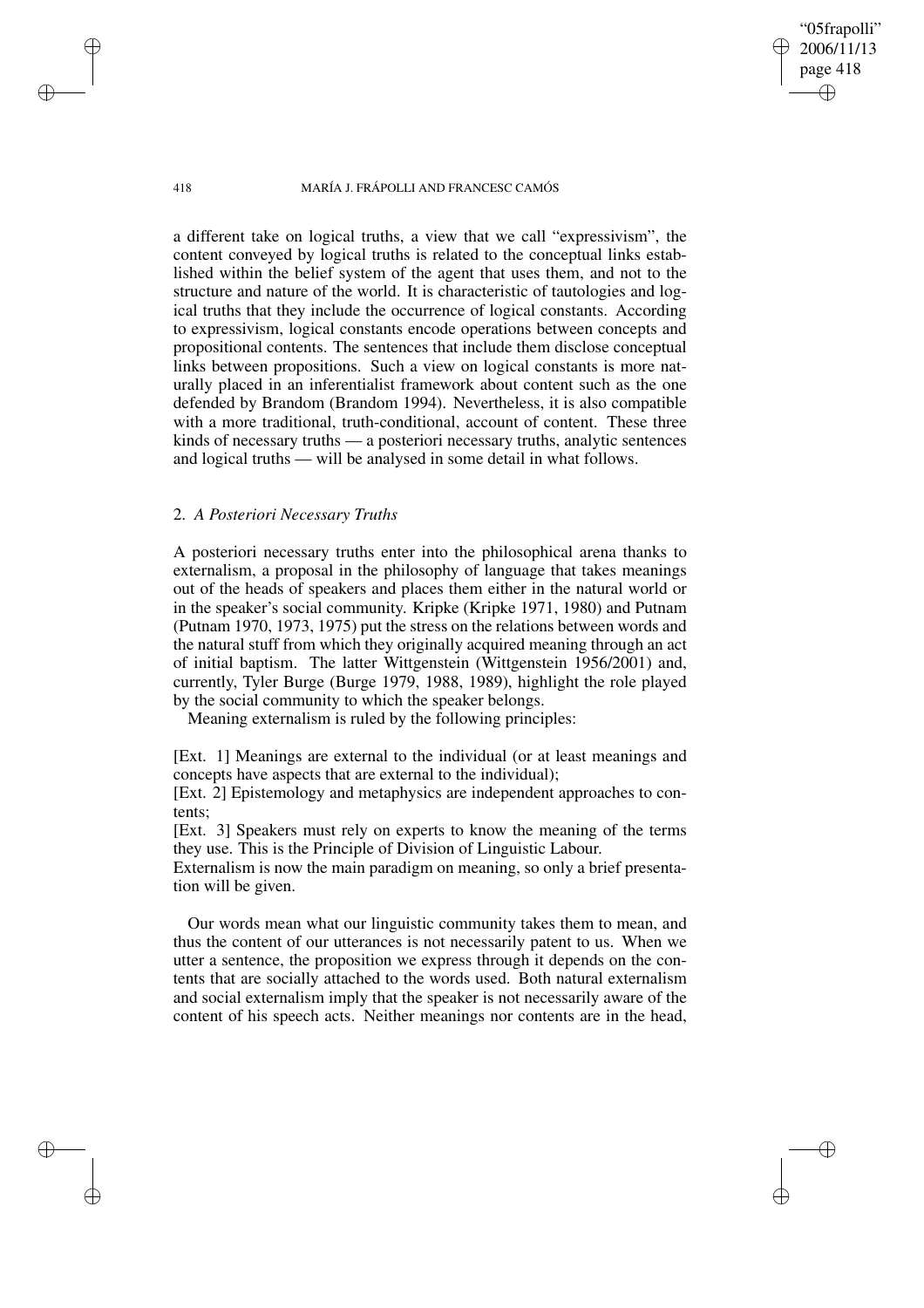THE INFORMATIONAL CONTENT OF NECESSARY TRUTHS 419

✐

✐

✐

✐

and thus no introspective act discloses contents to the user of the language. According to externalism, epistemology no longer runs parallel to semantics; the correct use of language no longer guarantees any special access to meanings. The independence of epistemology and semantics allows a whole range of combinations of semantic and epistemic categories. While within the traditional view, which considers meanings internal to the subject, all necessary truths are known a priori, for externalism necessary truths can be known either a priori, and then one talks of analytic truths, or a posteriori. Many true scientific or historical claims are necessary truths known a posteriori. "Gold is the element with atomic number 79" and "Queen Elizabeth II is the eldest daughter of King George and Queen Mary" are cases of necessary truths that are not a priori. Let's now explain in which sense they are necessary and in which sense they are a posteriori.

Proper names and natural kind terms are, according to Kripke, rigid designators. The notion of rigid designator was introduced by Kripke to explain how we understand counterfactual discourse, if the meanings of terms were sets of descriptions that correspond to the features of the named objects or to the referred stuff, counterfactual discourse in which some of these features are suspended would be unintelligible. If being Alexander's tutor is part of what the name "Aristotle" means, we could hardly make sense of a conditional like "If Aristotle had not been Alexander's tutor, Alexander would not have died young". For this reason, Kripke assumes, proper names do not have descriptive meaning. They mean their referents and the latter, the same in every occasion of use, in every "possible world", are also their semantic contents. A term of this kind is a rigid designator. Proper names are not the only terms with this property of referring to the same object in every possible world, most terms in language are also rigid: natural kind terms, common nouns, adjectives and verbs (Kripke 1980: 134). Definite descriptions that include necessary properties of their denotatum are another kind of rigid expression.

"Hesperus is Phosphorus" and "Water is  $H<sub>2</sub>O$ " are identity statements between rigid designators, and express, if they are true, necessary truths. Identity sentences of this kind are not analytically true, for their truth does not depend on the meanings of the terms involved in the traditional sense, and their informational content is not linguistic but factual. They are a posteriori, and hence informative in the epistemological sense. The necessity of identities like "Water is  $H_2O$ " is neither conventional nor conceptual, it does not depend on the way we think of the world or on the meaning of the terms we use; their negations are thus conceivable, for although it might have been the case that water were not  $H_2O$ , once it is the case (assuming that our scientific theories are correct) and the terms have been introduced into our language with the referents they have, it is impossible for the two rigid designators to designate different objects or different stuffs.

"05frapolli" 2006/11/13 page 419

✐

✐

✐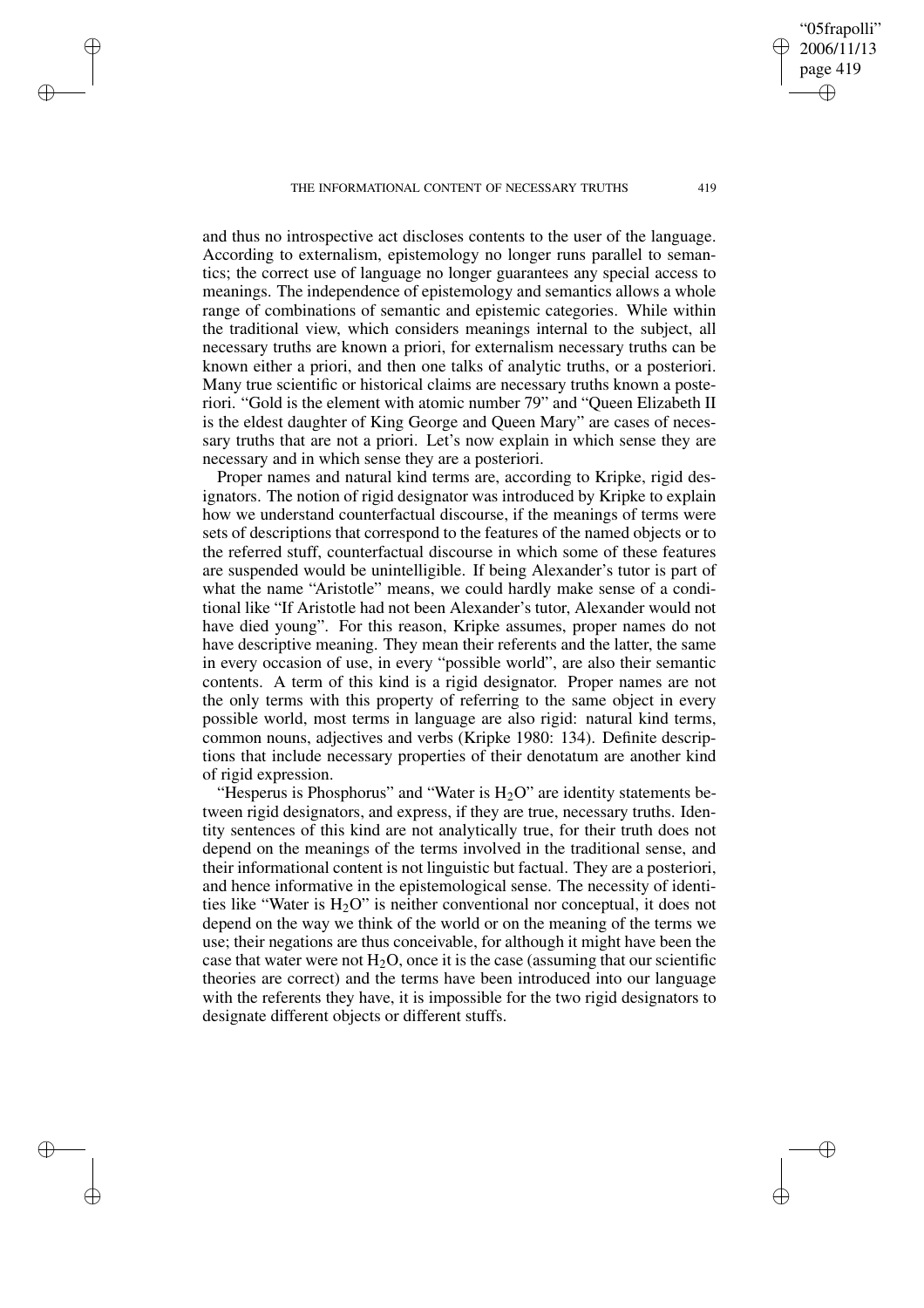"05frapolli" 2006/11/13 page 420

✐

✐

✐

✐

From the point of view of the theory of information, an a posteriori necessary truth conveys information about the actual world; its necessity does not make its informational content to be of a special kind. These truths are necessary because (i) the way in which their terms have acquired meaning and (ii) the actual constitution of the surrounding reality. But neither (i) nor (ii) need to be known to the speaker, who can still master his language at the user's level. The distance between the speaker's correct usage of a language and the knowledge of the external conditions that provide meaning and content to terms and concepts of that language makes it possible for necessity and a posteriori access to be independent. If we follow the traditional viewpoint, and think of a posteriori propositions as extending our non-linguistic knowledge, and of a priori propositions as only giving linguistic and logical information, then a posteriori necessary truths and a posteriori contingent truths are both epistemologically informative about the world, and the feature of necessity does not add any special characteristic that allows to discriminate types of informational contents.

## 3. *Tautologies, Contradictions, and Analytic Truths*

Tautologies and contradictions are truth-functional combinations of atomic sentences and formulae that are necessarily true (or necessarily false) because of the meanings of the truth-functional connectives involved. " $\varphi \vee \neg \varphi$ " and " $\varphi \rightarrow \varphi$ " are schemas that produce true sentences when their propositional variables are substituted by declarative sentences, and " $\varphi \land \neg \varphi$ " always produces falsities after the substitution process. Analytic truths are sentences that can be recognized as true by anyone who understands the language used to formulate them. Tautologies and analytic sentences are similar kinds of truths, their truth-value being dependent on meaning, on the meanings of connectives the former, and on the meanings of their non-logical terms the latter. From the point of view of factual information, they are empty. This is the traditional view that can be seen in Hobbes and Husserl, in Wittgenstein and Carnap. Hobbes, for instance, characterizes what we would now call "analytic falsities" as follows:

"[M]en make a name of two Names, whose significations are contradictory and inconsistent; as this name, an *incorporeal body*, or (which is all one) an *incorporeal substance*, and a great number more. For whensover any affirmation is false, the two names of which it is composed, put together and made one, signify nothing at all. For example is it be a false affirmation to say *a quadrangle is*

✐

✐

✐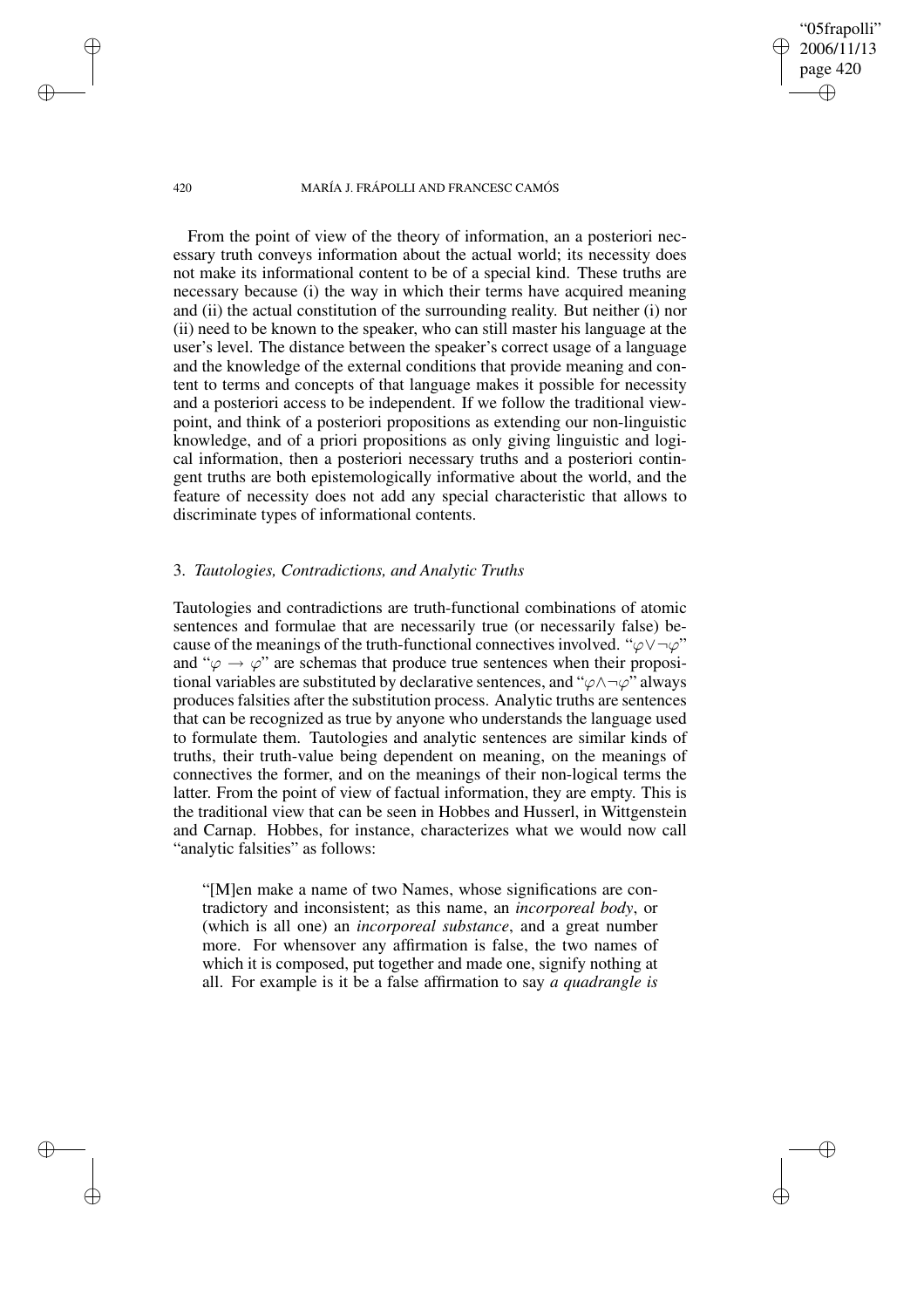✐

✐

✐

*round*, the word *round quadrangle* signifies nothing; but is a mere sound" (Hobbes 1651/1952: 30).

Two centuries after Hobbes, Husserl (1900/1970) dealt with analytic falsities in his *Logical Investigations*, and he too considered them empty combinations of words. Hobbes and Husserl are more interested in necessary falsities than in necessary truths, for the object of their enquiries is the analysis of nonsensical expressions. Nevertheless what they say applies equally well to necessary truths, like "a body is corporeal" or "a quadrangle is square".

The classical Tractarian view of tautologies and contradictions characterizes them as degenerated propositions that, although saying nothing, still show the limits of language and thought. Wittgenstein considers that having a sense or, what amounts to the same thing, being *bipolar*, i. e., having the possibility of being either true or false, is a necessary condition for a proposition to be contentful<sup>8</sup>. Obviously, since tautologies are true because of the definitions of the logical constants involved, and contradictions false for the same reason, they essentially fail to be bipolar and thus, in the Wittgensteinian picture that has become paradigmatic in analytic philosophy, they are factually contentless, for they are either compatible with all possible states of affairs or, in the case of falsities, incompatible with all of them.

If we stopped here, and bought the traditional view as such, we should conclude that tautologies, contradictions and analytic truths do not posses informational content, apart from the linguistic information contained in them. Nevertheless, it is a fact that speakers sometimes use apparently empty sentences relevantly. We sometimes say things such as that war is war, that you are your father's son or that if one is committed to do something, one is committed to do it, and intend to make a point with these sentences. The traditional picture does not have an explanation for these apparently empty uses<sup>9</sup>, an explanation of them requires broadening the focus of our research to include not only the sentences used but also the complex situations in which they are uttered. It requires moving to pragmatics.

The distinction between what is strictly and explicitly said by the utterance of a sentence, and what it is pragmatically conveyed stems from Frege  $(1892)^{10}$ , and was developed by Grice (1967). Presently, the distinction has

<sup>8</sup> *Vid.*, for instance, *Prototractatus* 2.11.14 and *Tractatus* 4.46–4.4.62.

 $9$  Wittgenstein became soon perfectly aware of this fact though. See Wittgenstein (1960: 161). We owe this reference to an anonymous referee to whom we are very grateful.

 $10$  In (1892: 168) Frege says: "Almost always, it seems, we connect with the main thought expressed by us subsidiary thoughts which, although not expressed, are associated with our words, in accordance with psychological laws, by the hearer. And since the subsidiary

✐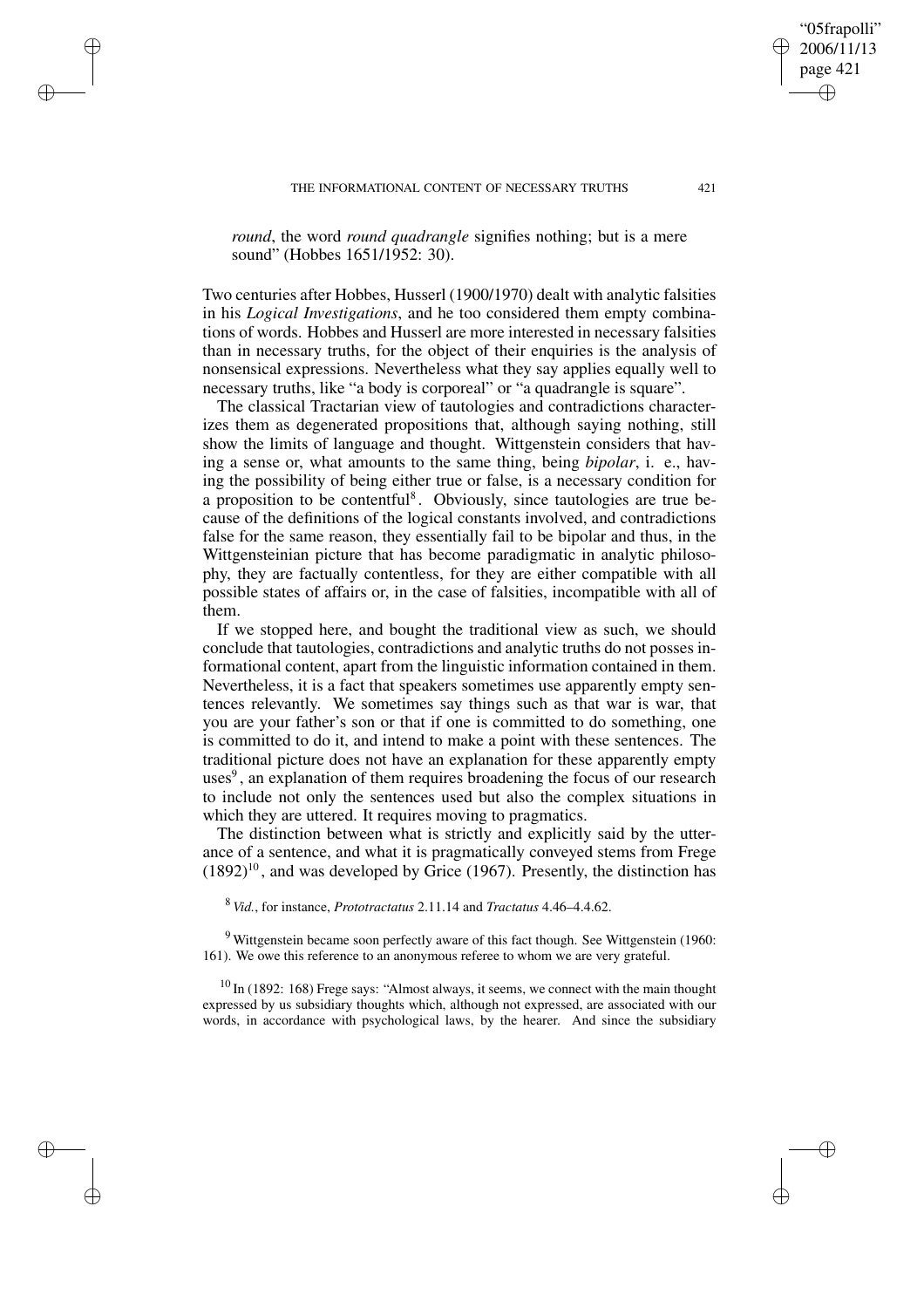"05frapolli" 2006/11/13 page 422

✐

✐

✐

✐

become central to the debate between different schools in the philosophy of language, between literalism and contextualism for instance, and also in the debate about the relative borders that divide semantics and pragmatics. The Gricean view, inherited by literalists, considers that what is said by a speaker, when he uses a particular sentence, is closely related to the conventional meaning of the words uttered. Nevertheless, the information conveyed by the utterance does not stop at this point; by using a particular sentence in a particular situation, speakers may suggest further information, which is to be drawn from the contextual features of the communicative exchange. This new information is inferred from what is literally said by flouting some maxims that specify what Grice calls the "Cooperative Principle". These maxims are classified into four categories: *quantity*, *quality*, *relation* and *manner*.

Grice calls "conversational implicature" the propositional content pragmatically conveyed in a speech act by flouting a maxim. For example, when someone says (a),

(a) Paul is meeting a woman this evening,

a conventionalized conversational implicature arises when the use of "a woman" triggers a pragmatic process. The implicature generated is that this woman is not Paul's wife, nor his mother or sister, nor even a close friend of his. This is so because, according to the maxim of relevance, one would not call the person Paul is meeting "a woman" if she was a member of his family or a close friend.

Applied to the issue of the informational content of tautologies, contradictions and analytic truths, the notion of implicature is highly relevant. The above mentioned kinds of necessary truths are, in this theoretical framework, informationally empty from the point of view of what it strictly and literally said. If a speaker offers an empty sentence of this kind as a relevant contribution to a communicative exchange, it is easy to defend that he is flouting the maxim of quantity ("Make your contribution to the conversation as informative as necessary"). In this case, contextual factors will help the hearer to derive the pragmatic content of the speaker's act.

Philosophers like Searle (Searle 1969), Recanati (Recanati 1993) or Bach (Bach 1979, 1987), and linguists like Carston (Carston 1988, 2002) and the Relevance theorists (Sperber and Wilson 1986) have pushed the picture further and put forward the view that what is strictly and literally said by an utterance necessarily includes contextual factors not directly related to the linguistic components of the used sentences. In this context, the information, that in a classical Gricean account would be considered as belonging

thought appears to be connected with our words on its own account, almost like the main thought itself, we want it also to be expressed. The sense of the sentence is thereby enriched, and it may well happen that we have more simple thoughts than clauses".

✐

✐

✐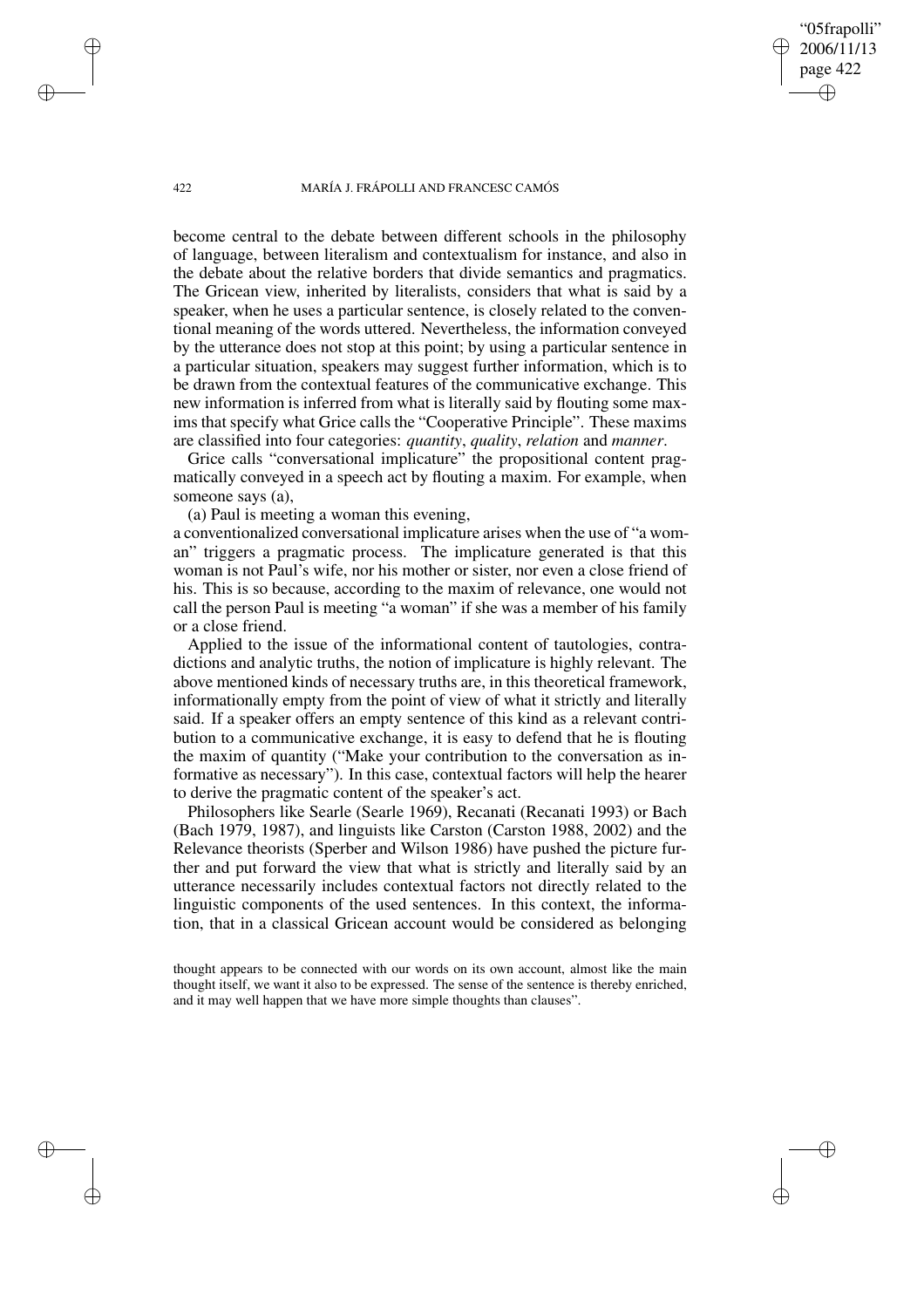to the realm of what is pragmatically implicated but not literally said, is instead understood as part of the proposition expressed. Following Recanati, we call this latter view "truth-conditional pragmatics". An already classical example, due to Carston (Carston 1988), is (1)

(1) she gave him her key and he opened the door.

✐

✐

✐

✐

In a suitable context, what is said by using this sentence is that she gave him her key and *then* he opened the door *with that key* 11 . In this case, contextual information has enriched the sentence *via* a pragmatic process that differs from the pragmatic processes that trigger implicatures. This pragmatic process of enrichment adds new content to the proposition expressed by the sentence instead of generating a new propositional content besides the one that has been said. This is a brief outline of the contextualist view.

Truth-conditional pragmatics rejects that sentences themselves express propositions. An isolated sentence, truth-conditional pragmatists maintain, fails to *say* anything. Saying something, expressing a proposition, always requires an actual speech act, i.e., a sentence used in a context with a purpose. In this view, tautologies, contradictions and analytic truths can be informative through the contextual components with which context enriches the sentential schema.

Thus, assuming the lessons of the various schools of contemporary pragmatics, the traditional view that tautologies, contradictions, and analytic truths are devoid of any informational content needs to be revised. They seem to be informationally deficient when the focus of analysis is too narrow, leaving out the contextual features that provide the informative contents that serve to complete them. The Gricean notion of implicature or, alternatively, the contextualist notion of pragmatically enriched proposition illustrate the way in which a speaker can be informationally relevant even through the utilization of sentences that are, at face value, non-informative. The contextualist notion of what is said — of pragmatically enriched proposition can turn a truth conditional tautology, i.e. an informationally empty sentence, into a perfectly informative one. At this point, contextualism, truthconditional pragmatics, directly challenges the traditional view on analytic

 $11$  Depending on the context, the content conveyed can be different. If there were two women and two men involved, (1) might have different contents according to the appropriate anaphoric references of the pronouns in it.

"05frapolli" 2006/11/13 page 423

✐

✐

✐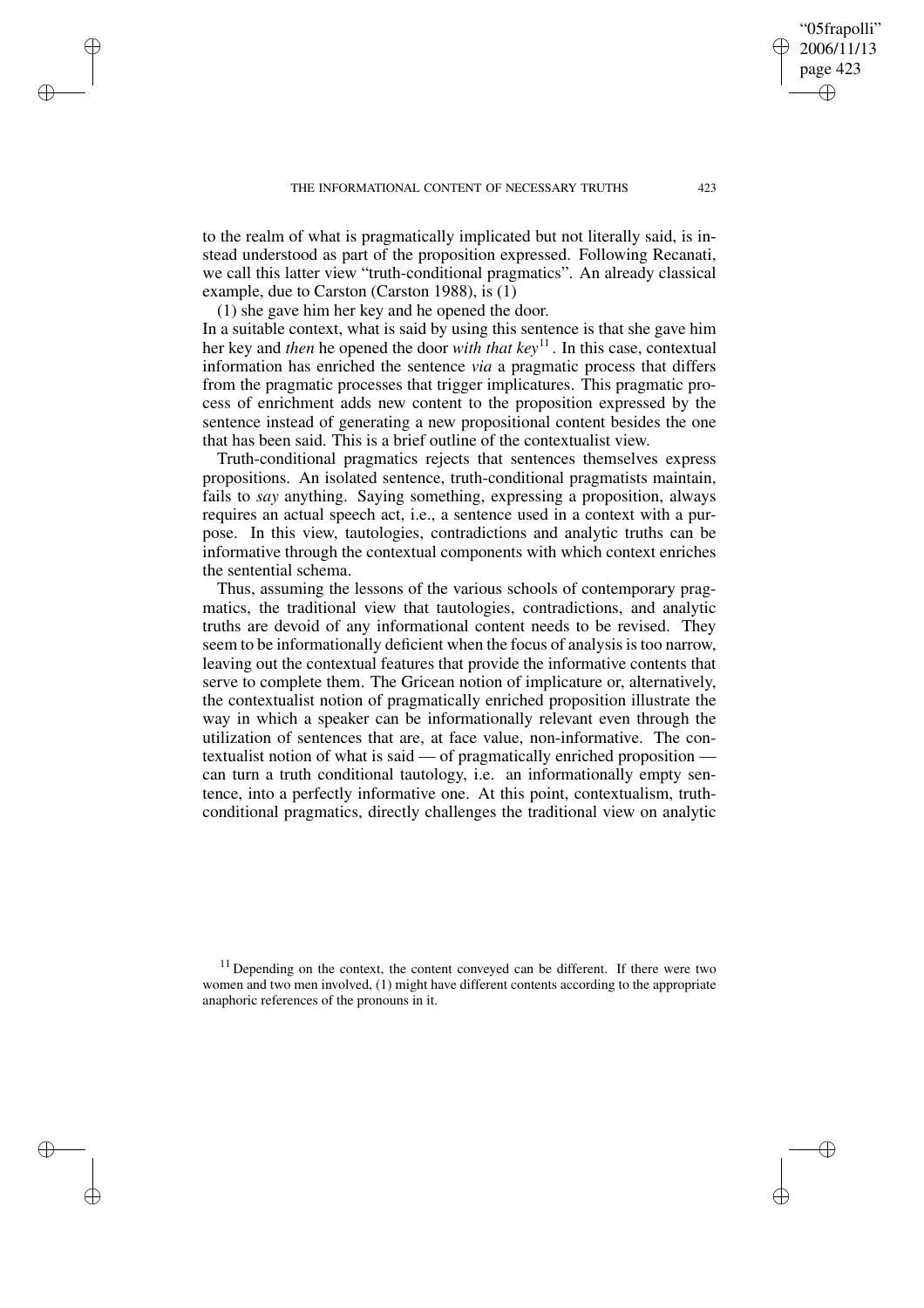## "05frapolli" 2006/11/13 page 424 ✐ ✐

✐

✐

#### 424 MARÍA J. FRÁPOLLI AND FRANCESC CAMÓS

truths, something that the traditional Gricean picture, although it lies at the origin of contemporary pragmatism, leaves untouched $^{12}$ .

## 4. *Logical Truths*

A logical truth is a complex sentence or formula that is true under every interpretation of its non-logical terms. Logical truths are complex formulae with parts that are either propositions or propositional functions, and also include quantifiers and truth-functional connectives. Unlike analytic truths, the truth of which depends on the meanings of their non-logical terms, the truth-value of logical truths depends on the stable meanings of logical words. We have distinguished them from tautologies and contradictions, which are logical truths of the propositional calculus, for quantifiers deserve a separate treatment. The difference for our purposes is however one of degree.

The meaning of logical terms is subject to discrepancies. As Warmbrod claims in a recent paper, "there is as yet no settled consensus as to what makes a term a logical constant or even as to which terms should be recognized as having this status" (Warmbrod 1999: 503). The lack of a shared paradigm regarding how these terms work makes the question of the informational content of logical truths a difficult one. We will explore here two possibilities that, to our mind, have attracted more support. One is broadly Fregean and the other mostly Wittgensteinian.

Frege has been generally interpreted<sup>13</sup> as defending the view that logical and mathematical truths represent very general features of the surrounding world. This view is patent in his polemic with Hilbert about axioms (Frege 1980). Let's call this view "Fregean realism". The alternative view is the one occurring in Wittgenstein's *Tractatus* (Wittgenstein 1922): logical words are not names of anything. Let's call this view "Wittgensteinian expressivism"<sup>14</sup>. According to Fregean realism — and to any kind of realism about abstract entities — there is no essential difference between the type of

 $12$  Of course, a strict Gricean might accept that analytic truths are able to offer some kind of pragmatic information, and that therefore in a broader sense of "information" they not are always "informationally empty". But this would not make the traditional picture compatible with the contemporary contextualism, because in contextualism the pragmatically enriched aspects of content affect the truth conditions, and this is something that is rejected by the traditional view on content.

<sup>13</sup> Particularly from 1892 onwards. *Begriffsschrift* (1879), Frege's first published work, introduced an account of logical constants closer to Wittgenstein than to the mature Frege.

<sup>14</sup> "My fundamental idea", Wittgenstein said in 4.0312, "is that the 'logical constants' are not representatives." In Wittgenstein's view what there are are atomic facts and their components. Logical words are not components of facts. As Stenius says commenting on the

✐

✐

✐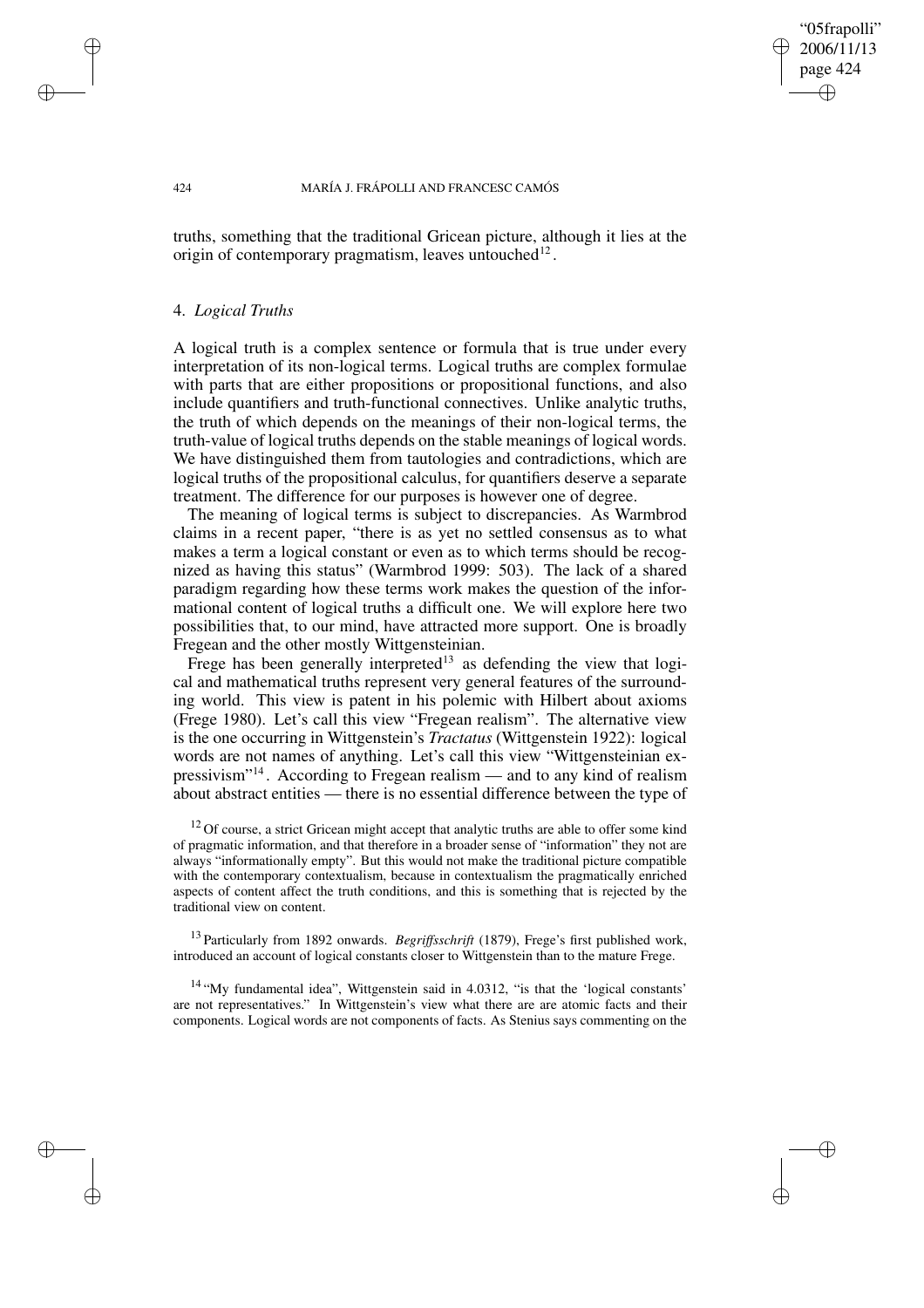✐

✐

✐

information conveyed by logical truths and that communicated by true empirical propositions. In both cases, there are facts external to language and to our use of it that are reflected in the sentences and that determine their content; the information transmitted is thus that things are such-and-such, and they are true if, and only if, things are as the sentences in question say they are. The truth of necessary truths is subsidiary on the existence of necessary facts, facts that belong to every possible world.

Wittgensteinian expressivism, on the contrary, draws a strict demarcation between logical words and run-of-the-mill concepts. The latter, but not the former, represent objects and properties of the world, while logical words indicate operations between propositions and concepts. Logical truths are expressed by sentences in which logical constants essentially occur. A logical constant is a function, and a sentence with logical constants shows which combinations of its atomic contents would make the sentence true. The features that determine what a logical truth is stand on the side of language, of concepts, of thoughts. Logical truths exhibit relations between concepts and propositional contents. Complex propositions, those made out of atomic ones by means of logical words, do not reflect complex facts, for there is no complex fact in the Tractarian universe. What, then, is the informational content of logical truths, according to Wittgensteinian expressivism? Is it the substantive information that things are so-and-so? The answer is in the negative. Logical truths transmit the holding of some connections between the semantic contents of the atomic propositions that are part of them, i. e. they transmit intrasystemic, intralinguistic, information.

With the exception of the few empiricist accounts of logic, logic has been characterized as a "formal" science. The trouble with this approach lies in understanding what "formal" means, and undoubtedly Frege and Wittgenstein did not understand the term "formal" applied to logic with the same meaning. Even today, there is no satisfactory explanation of the formality of logic. In *Begriffsschrift*, for instance, Frege maintained that logic dealt with judgeable contents; during the first half of the XX century logic was identified with formal calculi. On this latter view, that logic is formal means that it is interested in some syntactic relations between uninterpreted formulae of these calculi. Nevertheless, the formulae of artificial languages do not correspond to sentences of natural languages, but rather to their contents. Otherwise, since the syntax of different natural language is different, there should be a Spanish logic, a French logic, a German logic, etc. and everybody accepts that this would be absurd. Going back to the contrast we have stressed between Fregean realism and Wittgensteinian expressivism, there is no risk in saying that the sense in which Frege and Wittgenstein may accept

*Tractatus*, "logical compounds are *not* pictures", Stenius (1960: 144). It would be possible to completely describe the world, any world, without using logical constants.

"05frapolli" 2006/11/13 page 425

✐

✐

✐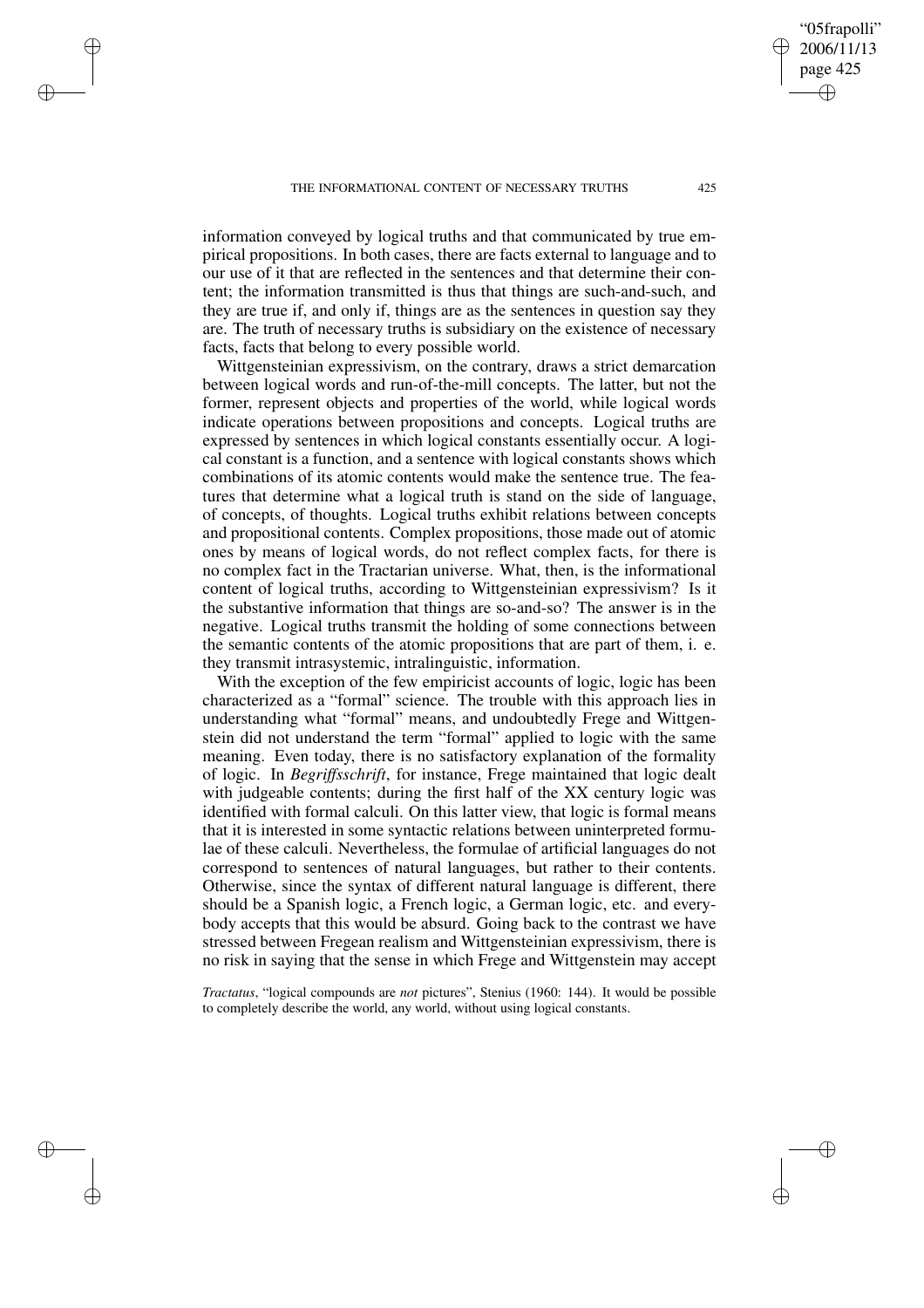"05frapolli" 2006/11/13 page 426 ✐ ✐

✐

✐

#### 426 MARÍA J. FRÁPOLLI AND FRANCESC CAMÓS

that logic is a formal science would be distinct. A more risky task would be making these senses precise. Even so, a broad characterization can be given. For Fregean realism "formal", in the case of logic, means *general*<sup>15</sup> . The case of Wittgenstein is different, for him that logic is formal means that it is empty.

A further refinement of Wittgensteinian expressivism is inferential expressivism. Inferential expressivism understands the role played by logical words as that of making explicit inferential links between concepts, those inferential links that are implicit in our everyday inferential practices. The connections between concepts and conceptual contents stressed by Wittgensteinian expressivism are now characterized as inferential. Inferential expressivism has been put forward recently by Robert Brandom (Brandom 1994), who ascribes it back to Sellars, its proximal ancestor, and to Frege's *Begriffsschrift*, its distal referent.

Inferential expressivism about logical words should not be confused with inferentialism about concepts in general. There are currently two main paradigms in the philosophy of language offering rival accounts of the meaning of ordinary concepts. One is truth-conditional semantics<sup>16</sup>, the other inferential semantics<sup>17</sup>. The difference between them is that whereas truthconditional semantics makes truth the basic notion in defining meaning, inferential semantics considers inference a more basic notion, from which the very notion of truth can be derived. Both truth-conditional semantics and inferential semantics are proposals about how ordinary concepts gain their meanings. The key notion of truth-conditional semantics is *representation*. A sentence is contentful because it represents a particular state of affairs. The content of the sentence is its truth-conditions, and this amounts to saying that its content is the state of affairs depicted in it. If the state of affairs represented by the sentence belongs to the actual world, the sentence in question is true. On the other hand, the central notion of inferential semantics is *inference*. The content of an utterance is defined through the propositions from which it follows, that is to say, the propositions that, if asserted, would entitle the assertion of the utterance in question, and the propositions that follow from it, that is to say, the propositions the speaker becomes committed to by the utterance. The assertion of a propositional content places the speaker in the game of giving and asking for reasons, and it is nothing but the rules of this game that provide his acts of claiming with the content they have.

<sup>15</sup> Frege was a realist for most his life, but his first work on logic, *Begriffsschrift*, is an exception.

 $16$  Davidson (Davidson 1984) is the main figure in truth-conditional semantics.

 $17$  (Brandom 1994: chapter 2), for a defence of inferential semantics.

✐

✐

✐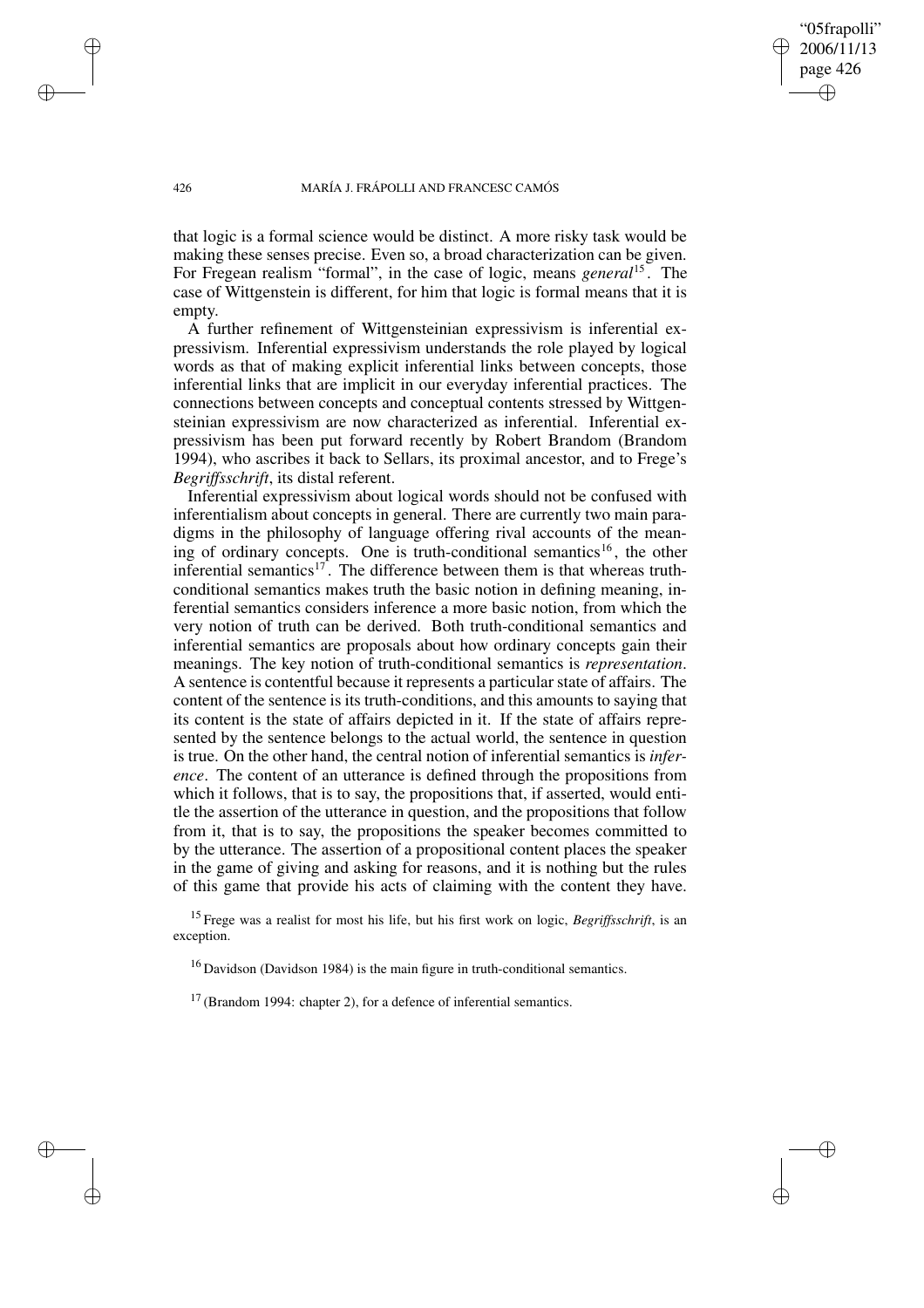THE INFORMATIONAL CONTENT OF NECESSARY TRUTHS 427

Brandom offers the following explanation of his position: "The basic idea is [...]", he says in (1994: 141), "that propositional contentfulness must be understood in terms of practices of giving and asking for *reasons*. A central contention is that such practices must be understood as social practices indeed as linguistic practices. The fundamental sort of move in the game of giving and asking for reasons is making a claim — producing a performance that is propositionally contentful in that it can be the offering of a reason, and reasons can be demanded for it." This inferential picture also holds for concepts. The content of a concept is defined by the inferences allowed by its application, that is to say, the consequences of it, and the circumstances in which its use is appropriate.

The expressivist proposal about logical constants is *not* that they have inferential meaning, something that, according to inferential semantics, every concept has, but rather that the meaning of logical terms is exhibiting inferential links among propositions. Having inferential meaning is not a sufficient condition for a term to be a logical constant; it is necessary that its inferential meaning characterizes it as an inference marker. Gentzen-like accounts understand logical terms as possessing inferential meaning in the sense that their meanings can be completely conveyed by the rules that govern their introduction and elimination in a system. In this sense, a Gentzenian account does not offer a definition of logical words that distinguishes them from the rest of our everyday concepts. Being a logical constant is something else besides possessing inferential content: it is being a linguistic device that casts material inferences as *explicit* inferences. The inferential significance that makes some expressions logical words rests on their functional status, without which speakers could hardly use them to display inferences; a logical constant expresses a rule of inference in itself, and it is not sufficient that its meaning can be presented as a set of rules.

A concept like WOMAN is inferentially connected with other concepts, like FEMALE, HUMAN BEING, VERTEBRATE, and many others. For this reason one cannot assent to (1), and reject (2),

(1) Victoria is a woman

(2) Victoria is a human being.

A sentence like (3)

✐

✐

✐

✐

(3) A woman is a human being

is a necessary truth of the analytic kind. It is true because of the meanings of WOMAN and HUMAN BEING. If one is an inferentialist about content, one will maintain that these meanings support the correct material inferences in which these concepts are involved, an example of which is the transition from  $(1)$  to  $(2)$ .

The rules that define conjunction, for instance, are much simpler than the rules that define womanhood. If only for this reason, inferentialism about

"05frapolli" 2006/11/13 page 427

✐

✐

✐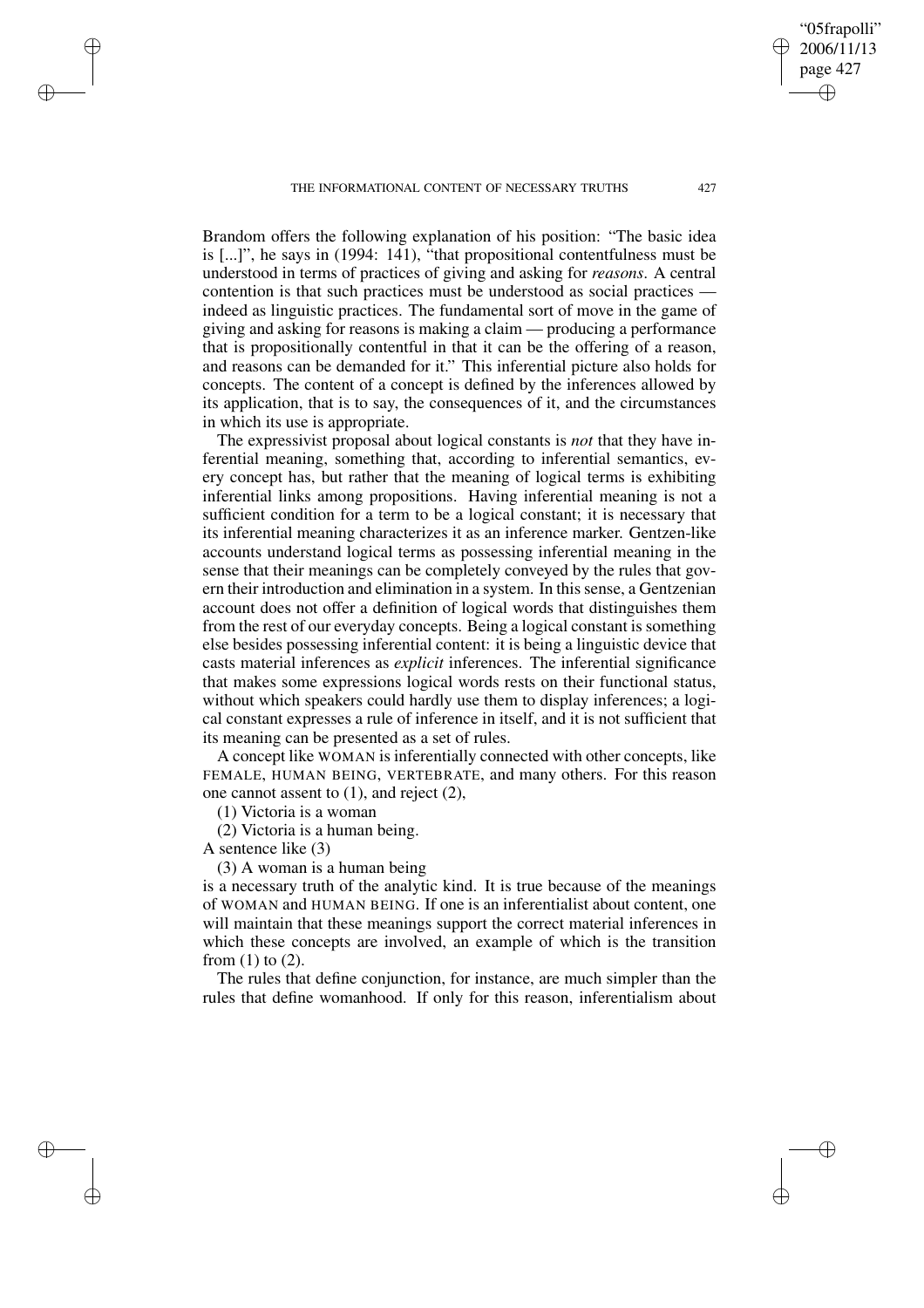✐

#### 428 MARÍA J. FRÁPOLLI AND FRANCESC CAMÓS

conjunction seems to be more plausible than inferentialism about womanhood. But with the appropriate theory of meaning, the phenomenon is the same in both cases. The inferential rules for conjunction are (RC1), (RC2) and (RC3),

 $(RC1)$  A & B  $\Rightarrow$  A

 $(RC2)$  A & B  $\Rightarrow$  B

 $(RC3)$  A, B  $\Rightarrow$  A & B

If we wanted to indicate explicitly the inferential movements that conjunction allows, we would have to say something like this: if one assumes a proposition of the form  $A \& B$ , one is also committed to A and to B. If one is committed to A and one is committed to B, then one is committed to  $A \& B$ . Thus, although some inferences rest on the meaning of conjunction, conjunction is not used to display an ongoing inference. We use conditionals for this purpose, and so conditionals but not conjunctions are the logical constants at stake. With the concept WOMAN we have the same situation; there are some inferences that rest on its meaning, among others the inference from (1) to (2), as we have seen. If we wanted to display them explicitly, we would have to use an explicit conditional: "If (1), then (2)", for instance.

Inferential expressivism then goes a step further from ordinary inferentialism. If logical truths essentially include logical constants, understanding the informational content of logical truths requires comprehension of the contribution of logical constants to the content of the propositions in which they are involved. Language users bring logical words into play for some purpose, and the main purpose is, according to inferential expressivism, making inferential connections among concepts and propositional concepts explicit; this is the pragmatic role of logical constants. Logical constants bring into the open the structure of an inference, and they permit present inferential transitions as explicit inferences. What is special about logical words is that their inferential significance makes them inference-*markers*.

In this expressivist picture, the informational content of logical truths is inferential. Logical truths enable the speaker to assume some contents once that others have been assumed. In negative cases, i.e., when negation is involved, they display relations of incompatibility between propositional contents.

### 5. *Final remarks*

What, then, is the informational content of necessary truths? As we have shown, this question does not have a simple answer. Necessary truths come in different brands; we have distinguished here between a posteriori necessary truths, analytic truths, and logical truths. Similarly, there are also

✐

✐

✐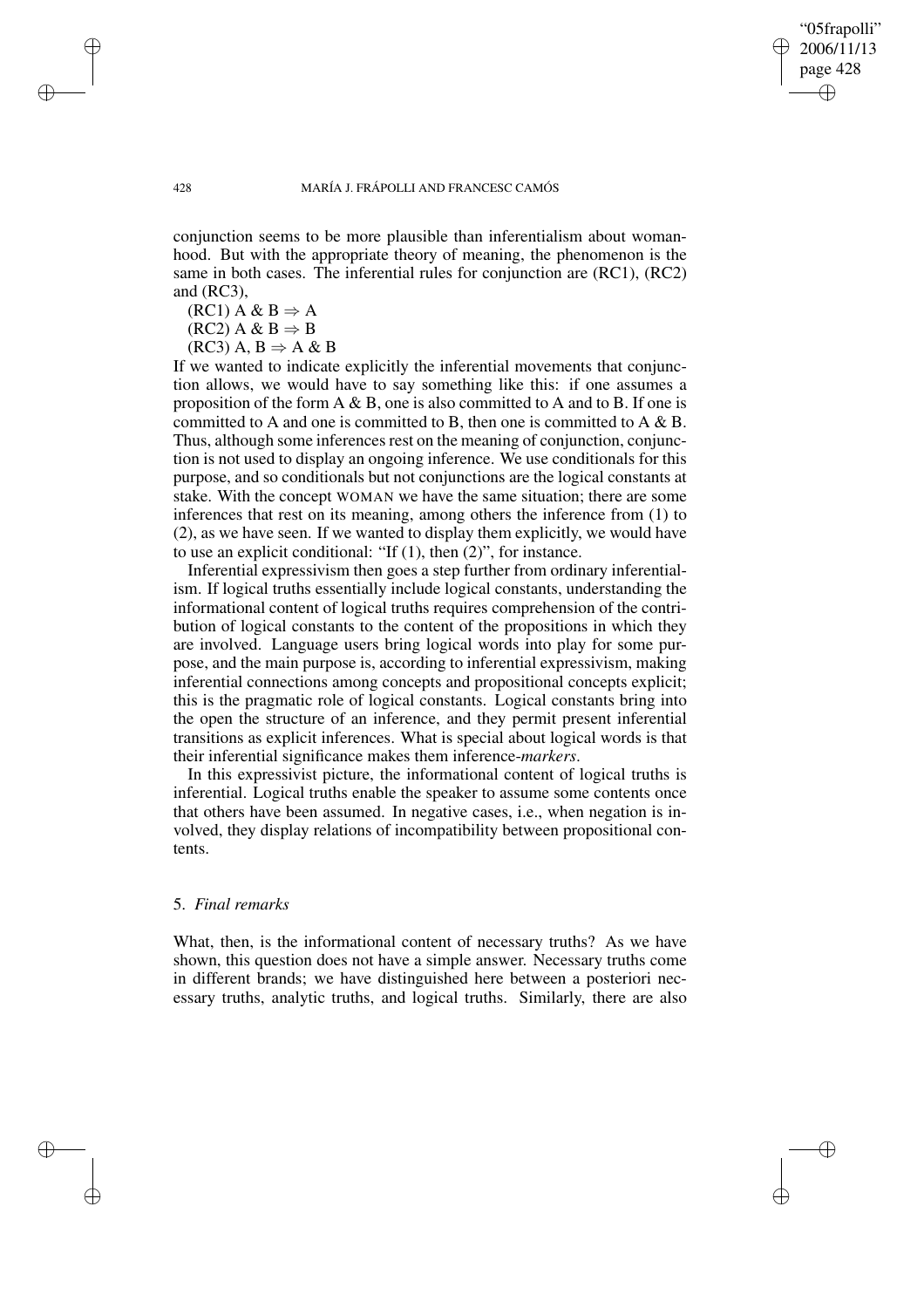different kinds of informational content: factual, linguistic and purely inferential content, amongst others. Equipped with these distinctions, and taking into account the current theories of meaning and content in the contemporary philosophy of language and logic, there is a complex, and probably still incomplete, answer to the question above.

A posteriori necessary truths are statements about the world and the essence of its constituents. They are factually informative and possess semantic content; being a posteriori, they extend our knowledge of the extralinguistic reality. They work in the same way as the rest of empirical truths. Analytic truths and falsities, in turn, give information about language, their truth-values are patent to everybody who masters the language in which they are expressed. Traditional truth-conditional semantics considers them factually empty. Strictly speaking, they do not convey any extralinguistic information. Nevertheless, if the bearer of informational content is not the sentence but the whole speech act, then it is possible to understand them as pragmatically conveying factual information under the species of conversational implicatures. In a context where a speaker A asks (c),

(c) Do you not have mercy?

✐

✐

✐

✐

to a hearer B, an analytic truth like "war is war" as a response can be as informational as the use of any other non analytic sentence, since it triggers a pragmatic process that generates an informational content equivalent to the content of an answer like (d),

(d) No, I do not have mercy.

A more radical position, represented by truth-conditional pragmatics, is able to offer a different answer: although analytic sentences seem to be informationally empty, contextual factors contribute to enrich their contents, i.e., what is literally and strictly said by them, to the point of making them factually informative. However, the Gricean explanation does not need to be incompatible with truth-conditional pragmatics. On the contrary, truthconditional pragmatics is a radical derivation of it, and both may be seen as somewhat complementary for both accept the production of pragmatic implicatures *via* secondary pragmatic processes. When it is doubtful that a pragmatic process of implicature is involved, truth-conditional pragmatics is able to offer an explanation of why some analytic sentences convey informational content. It does so by showing that what seems to be an analytic truth is not so once one takes into account the enriched content prompted by the context of the utterance.

Finally, logical truths may expressthe most general aspects of the world, of every possible world, according to the view that we have labelled "Fregean realism". Fregean realism treats logical truths as similar to empirical truths, the difference being the degree of generality of the features of the world that they respectively represent. An alternative view on logical truths derives

"05frapolli" 2006/11/13 page 429

✐

✐

✐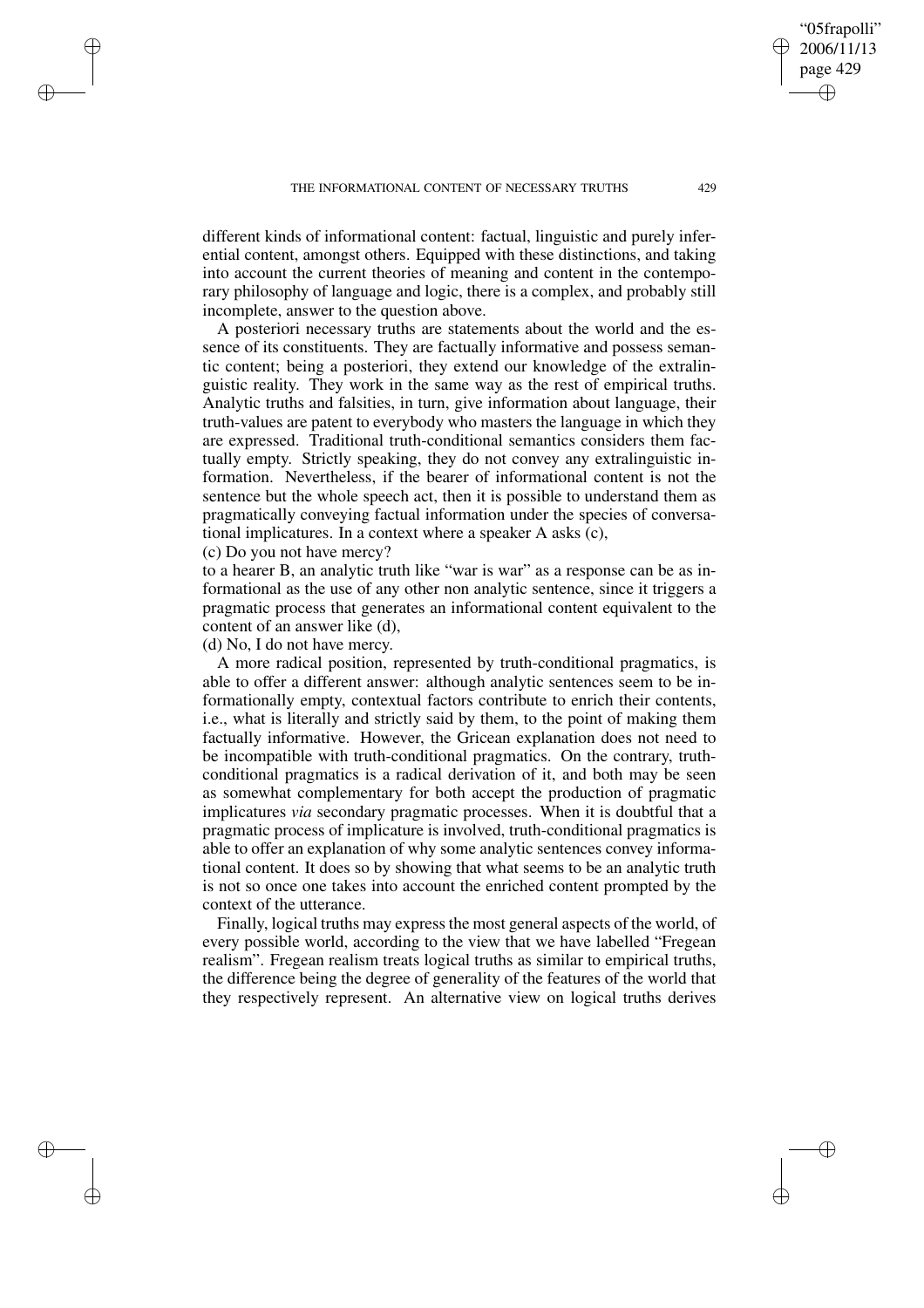from the view on logical constants that we have called "expressivism", either Wittgensteinian or inferential. Expressivism marks an essential distinction between logical words and the rest of language. Logical words would be tools to display inferential links between concepts. According to this point of view, the informational content of logical truths is internal to the conceptual system one possesses. In the inferentialist variety, the information transmitted by logical truths is basically either entailment relations or incompatibility relations among propositions.

The feature of necessity does not make truths homogeneous for the purposes of the theory of information.

> Department of Philosophy University of Granada (Spain)

"05frapolli" 2006/11/13 page 430

✐

✐

✐

✐

# REFERENCES

- Bach, K. (1979), *Linguistic Communication and Speech Acts.* MIT Press, Cambridge Mass.
- Bach, K. (1987), *Thought and Reference.* Clarendon Press, Oxford.
- Bar-Hillel, Y. and Carnap, R. (1952), "An outline of a theory of information". In Bar-Hillel, Y. (19733), *Language and Information. Selected essays on their theory and application.* Reading, Mass., Addison-Wesley Publishing Company.
- Burge, T. (1979), "Individualism and the Mental", in T.E. Uehling, Jr., and Wettstein, H.K., (eds.), *Midwest Studies in Philosophy*, vol. IV, Minneapolis: University of Minnesota Press, pp. 73–121.
- Burge, T. (1988), "Individualism and Self-knowledge", *The Journal of Philosophy*, 85, pp. 649–63. Also in Cassam, Q. (ed.), *Self-Knowledge*, Oxford University Press, 1984.
- Burge, T. (1989), "Wherein is language social?". In Alexander George (ed.), *Reflections on Language*, Basil Blackwell, pp. 175–19.
- Brandom, R. (1994), *Making it Explicit. Reasoning, Representing, and Discursive Commitment.* Harvard University Press.
- Brandom, R. (2000), *Articulating Reasons. An Introduction to Inferentialism.* Harvard University Press.
- Carston, R. (1988), 'Implicature, explicature and truth-theoretic semantics'. In R. Kempson (ed.), *Mental Representations: The Interface between Language and Reality*, 155–181. Cambridge: Cambridge University Press.
- Carston, R. (2002), *Thoughts and Utterances: The Pragmatics of Explicit Communication.* Oxford: Blackwell.

✐

✐

✐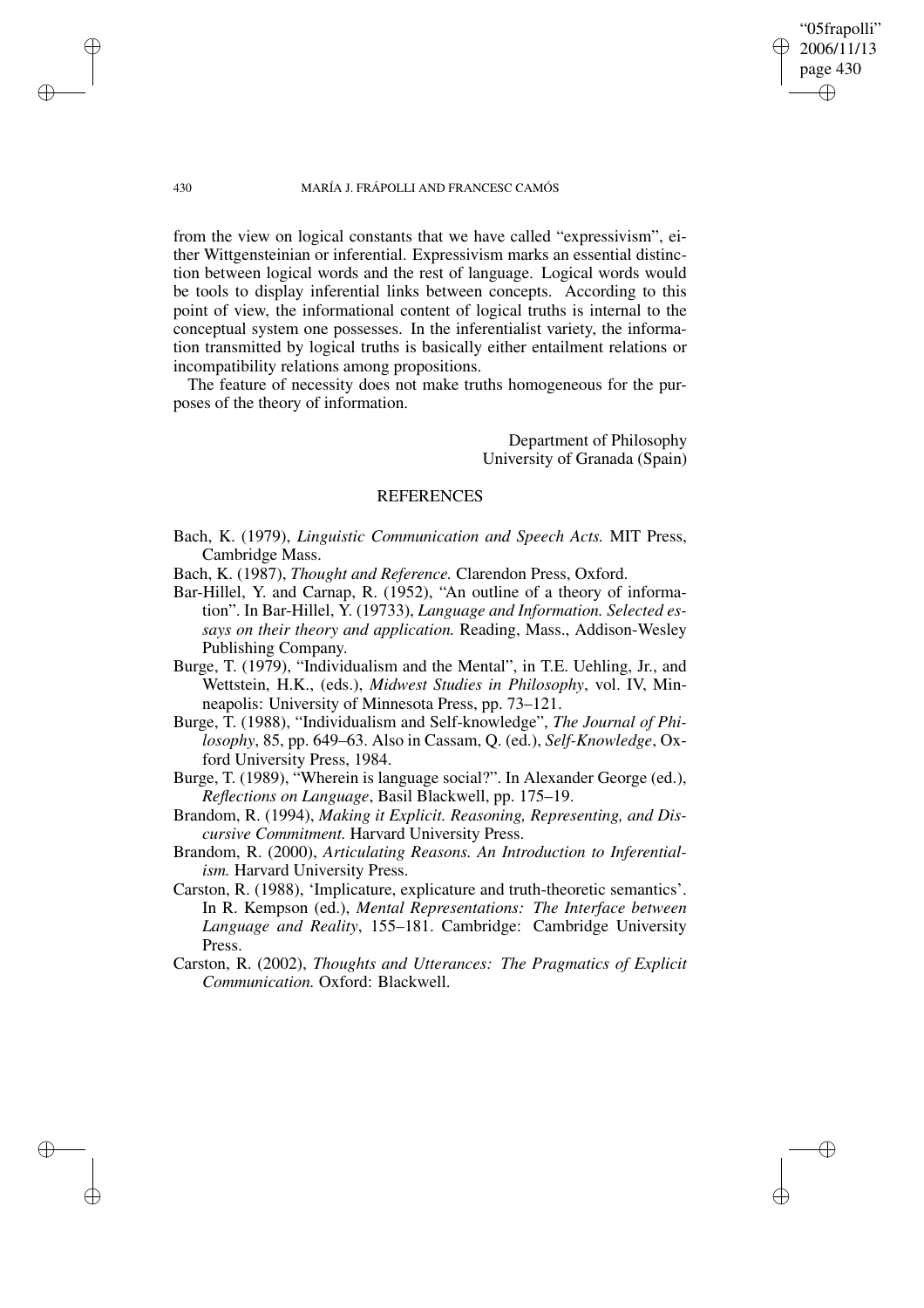✐

✐

✐

✐

✐

Davidson, D. (1984), *Inquiries into Truth and Interpretation.* Oxford, Clarendon Press.

- Frege, G. (1879), *Begriffsschrift*. In J. van Heijenoort, (ed.) (1967), *From Frege to Gödel. A Source Book in Mathematical Logic, 1879–1931.* Harvard: University Press.
- Frege, G. (1892), "On *Sinn* and *Bedeutung*". In Beany, M. (1997), *The Frege Reader.* Oxford, Blackwell Publishers.
- Frege, G. (1980), *Philosophical and Mathematical Correspondence.* Oxford, Basil Blackwell.
- Grice, P. (1967), "Logic and Conversation" in Grice, P. (1989), *Studies in the Way of Words.* Harvard: University Press.
- Hobbes, T. (1952), *Leviathan*. Oxford University Press. Oxford.
- Husserl, E. (1900/01), *Logische Untersuchungen.* Critical edition (*Husserliana* 18, 19/I and II). Den Haag: Nijhoff 1975, 1984. English translation of the 2nd edition by J.N. Findlay, *Logical Investigations.* London: Routledge 1970.
- Kripke, S. (1971/1980), "Naming and Necessity". Davidson, D. and Harman, G. (eds.), *Semantics of natural language*, Reidel, Dordrecht, 1972, and (1980) by Basil Blackwell, Oxford.
- Putnam, H. (1970), "Is Semantics Possible?". In Stephen P. Schwartz (ed.), *Naming, Necessity, and Natural Kinds.* Cornell University Press, 1977.
- Putnam, H. (1973), "Meaning and Reference". In Stephen P. Schwartz (ed.), *Naming, Necessity, and Natural Kinds.* Cornell University Press, 1977.
- Putnam, H. (1975), 'The Meaning of Meaning'. In Putnam, H. (1975), *Philosophical Papers*, vol. 2: *Mind, Language and Reality*, Cambridge: Cambridge University Press, pp. 215–71.
- Recanati, F. (1993), *Direct Reference. From language to thought.* Oxford, Blackwell.
- Recanati, F.(2001),"What is Said". *Synthese* 128: 75–91.
- Recanati, F. (2004), *Literal Meaning.* Cambridge: University Press.
- Searle, J. (1969), *Speech Acts. An Essay in the Philosophy of Language.* Cambridge: University Press.
- Searle, J. (1978), "Literal Meaning". *Erkenntnis* 13, 207–224.
- Sperber, D. and Wilson, D. (1986), *Relevance, Communication and Cognition*, Basil Blackwell Oxford.
- Stenius, E. (1960), *Wittgenstein's Tractatus. A critical exposition of its main lines of thought.* Ithaca, New York, Cornell University Press.

Warmbrod, K. (1999), "Logical Constants". *Mind*, vol. 8, July, pp. 503–538.

Wittgenstein, L. (1960), *Preliminary Studies for the Philosophical Investigations: Generally Known as the Blue and Brown Books.* 2nd edition (Oxford: Basil Blackwell).